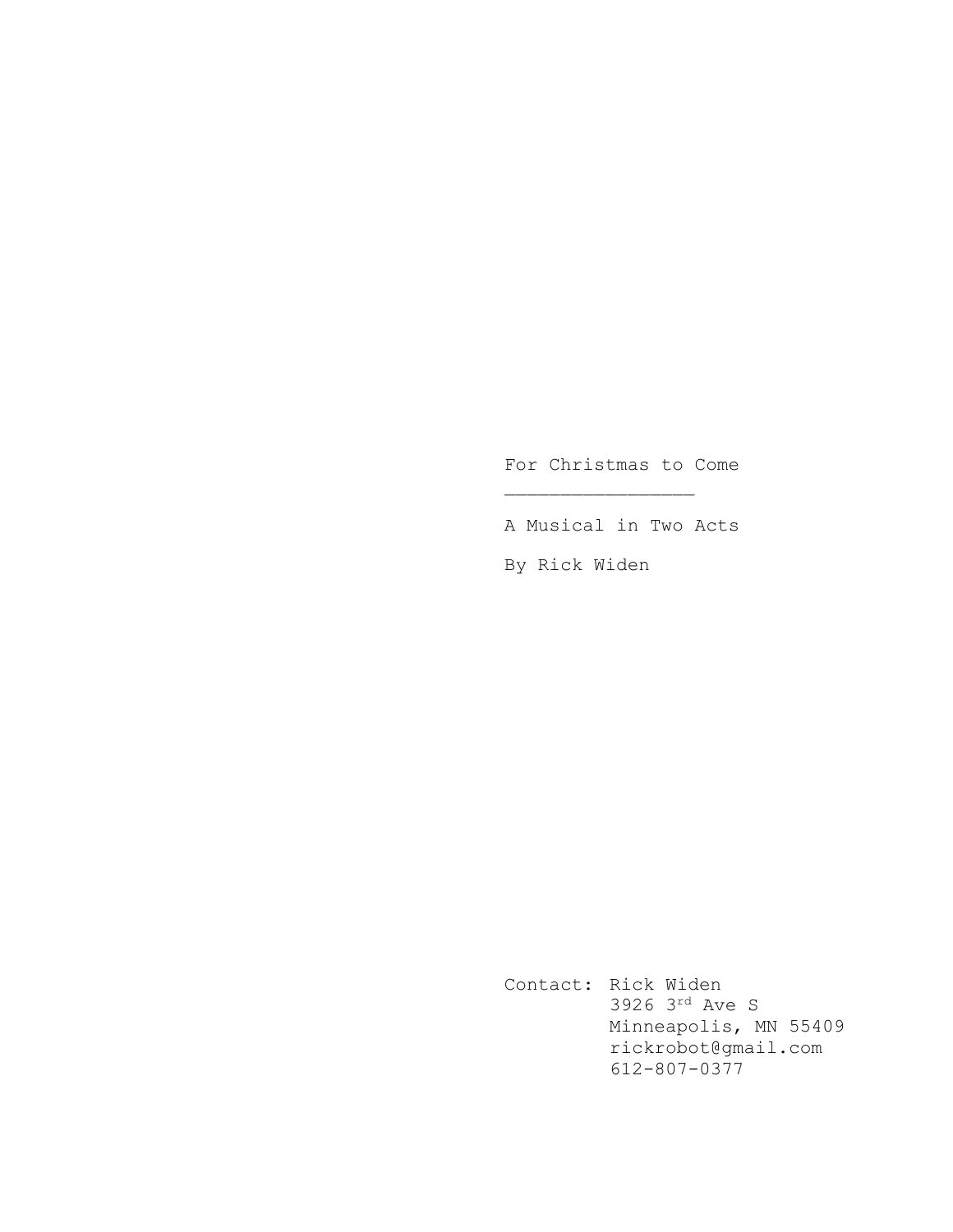# Synopsis

After a future global catastrophe in an alternate quantum dimension, the humans who've managed to survive have forgotten all things related to their old culture and heritage -- related to our present quantum dimension that is -- including Christmas!

The worst of a "Great Hibernation" is over, and humans have begun to emerge, including one small circle of people known as Copians, along with a group of feral humans. Also present is a mysterious renegade known as "The Antediluvian", whom the Copians hate for ignoring their laws and for hoarding foodstuffs and medicines in his stronghold.

As the story begins, Dajee has learned about some of the practices of what used to be known as "civilization," which he wants to revive! Unfortunately, because of the circle's strict rules limiting anything that would waste resources or human energies, he is finding this to be difficult. Whardin, the circle's Chief Mother, has even thrown him in a cage for his most recent attempts, from where he enlists the help of his daughter, Ainjee, to implement his latest scheme: a Christmas celebration!

Against the Chief Mother's wishes, most all in the circle secretly go along with this plan, preparing a Christmas Eve pageant, which some believe may awaken the Christmas God and bring forth the Santa Claus as well as any number of Christmas miracles! Alas, it is not to be, as their plans to distract Whardin fail, and she discovers their plot right before the Xmas Eve pageant is to begin. In a confusion of Copians running scared for fear of Whardin's reprisal, Ainjee's snow machine is knocked over and goes berserk. The next day, Christmas day, Whardin's son Kemdin agrees to find and disable the renegade machine, as Ainjee is now in the cage with Dajee.

While trying to neutralize the machine, Kemdin is injured and enters a coma. No one in the circle can heal him, and so it falls on Ainjee to explore the last avenue anyone can think of: she must somehow enter the Antedilluvian's stronghold and find a way to enlist his help ...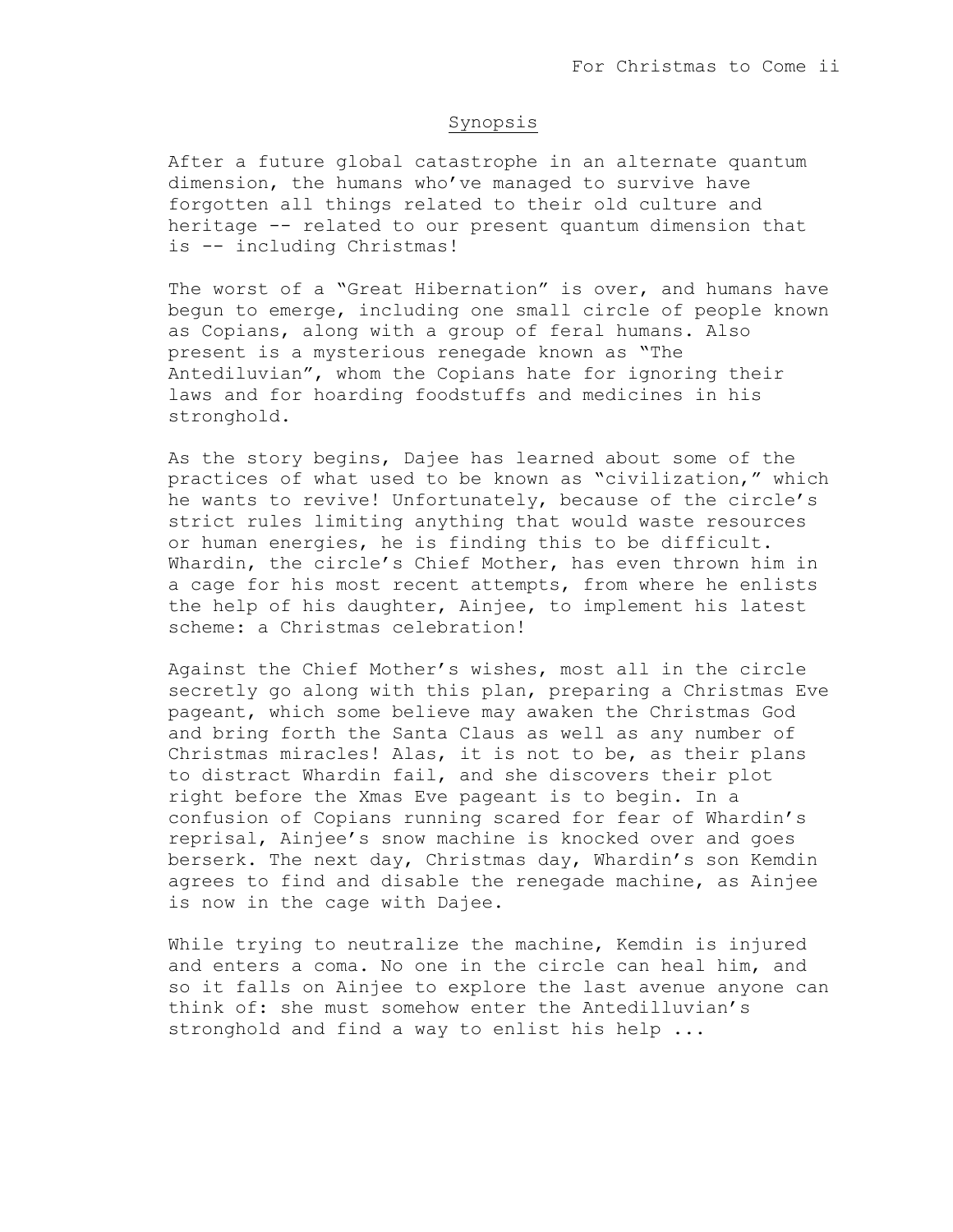Cast of Characters

| AinJee:        | A girl, early teens.               |
|----------------|------------------------------------|
| KemDin:        | A boy, early teens.                |
| AhYoo:         | A younger girl (or boy).*          |
| SumDuf:        | A bigger boy (or girl).*           |
| Slahnk:        | A man with an impaired mind.       |
| DaJee:         | The tribe's troublesome dreamer.   |
| WharDin:       | The Chief Mother of the tribe.     |
| Ghel:          | Chief's right hand woman (or man). |
| Dave:          | "The Antediluvian", very old.      |
| ahAHha:        | A curious feral woman (or man).    |
| Peezee:        | A small dune-buggy-thing-robot.    |
| Effex Duesey:  | An Interdimensional Consciousness. |
| SeaEss:        | A Copian.                          |
| ShaDuf:        | A Copian, mother of Sumduf.        |
| Temoc:         | A Feral.                           |
| Snow Machine:  | A snow machine.                    |
| Stage Manager: | A (maybe actual?) stage manager.   |
| The Copians:   | Chorus, playing Copians.           |
| The Offspring: | Chorus, playing Copian youths.     |
| The Ferals:    | Chorus, playing feral humans.      |

\* Ahyoo and Sumduf parts should be split between more kids if casting permits. Names should adhere to page 23 rules.

\*\* All actors should also participate, disguised, in Copian and Feral choruses when possible or prudent.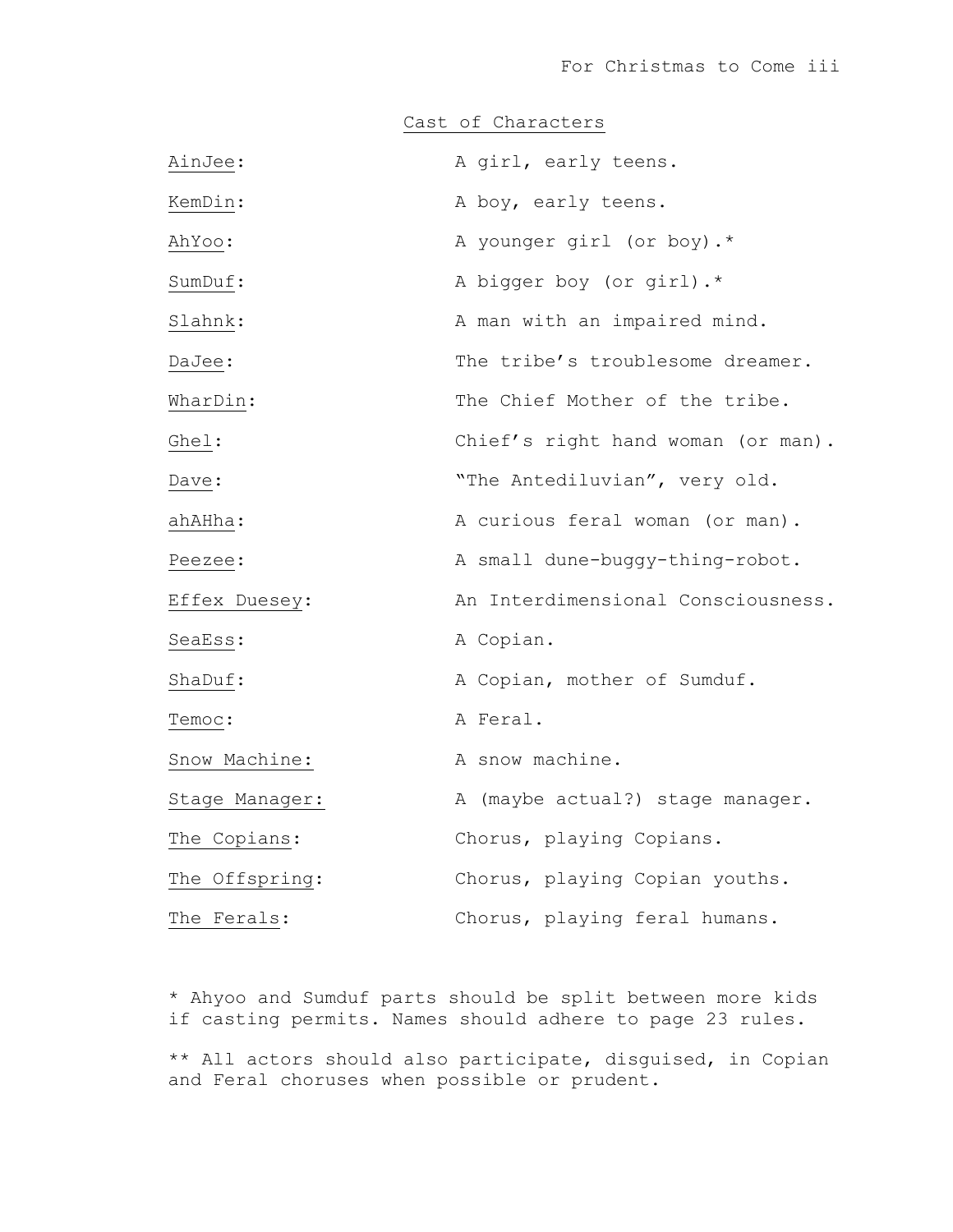# Musical Numbers

# ACT 1

| $1$ .            | That Happiest Holiday                                 | EFFEX and CHORUS       |  |  |  |
|------------------|-------------------------------------------------------|------------------------|--|--|--|
| $2$ .            | People Say It's Not                                   | DAJEE and AINJEE       |  |  |  |
| 3.               | For Christmas to Come                                 | AINJEE and OFFSPRING   |  |  |  |
| 4.               | Waste Not, Want Not WHARDIN, GHEL, and COPIANS        |                        |  |  |  |
| 5.               | I Believe in Snow                                     | AHYOO                  |  |  |  |
| 6.               | Better Make Way                                       | COPIANS                |  |  |  |
| ACT <sub>2</sub> |                                                       |                        |  |  |  |
| 7.               | People Say It's Not (Reprise)                         | DAJEE                  |  |  |  |
| 7a.              | Never Gonna Let Us Outta Here AINJEE and DAJEE        |                        |  |  |  |
| 8.               | Looking Out for the Snow Machine KEMDIN and OFFSPRING |                        |  |  |  |
| 9.               | You Could Be the Santa Claus                          | AINJEE                 |  |  |  |
| 10.              | Whoa-o                                                | FERALS, SLAHNK, AINJEE |  |  |  |
|                  | 11. Christmas God                                     | WHARDIN                |  |  |  |
|                  | 12. Finale Medley                                     | ALL CHORUS             |  |  |  |

# Scene and Time

A small hot corner of the world, decades and decades after a global catastrophe.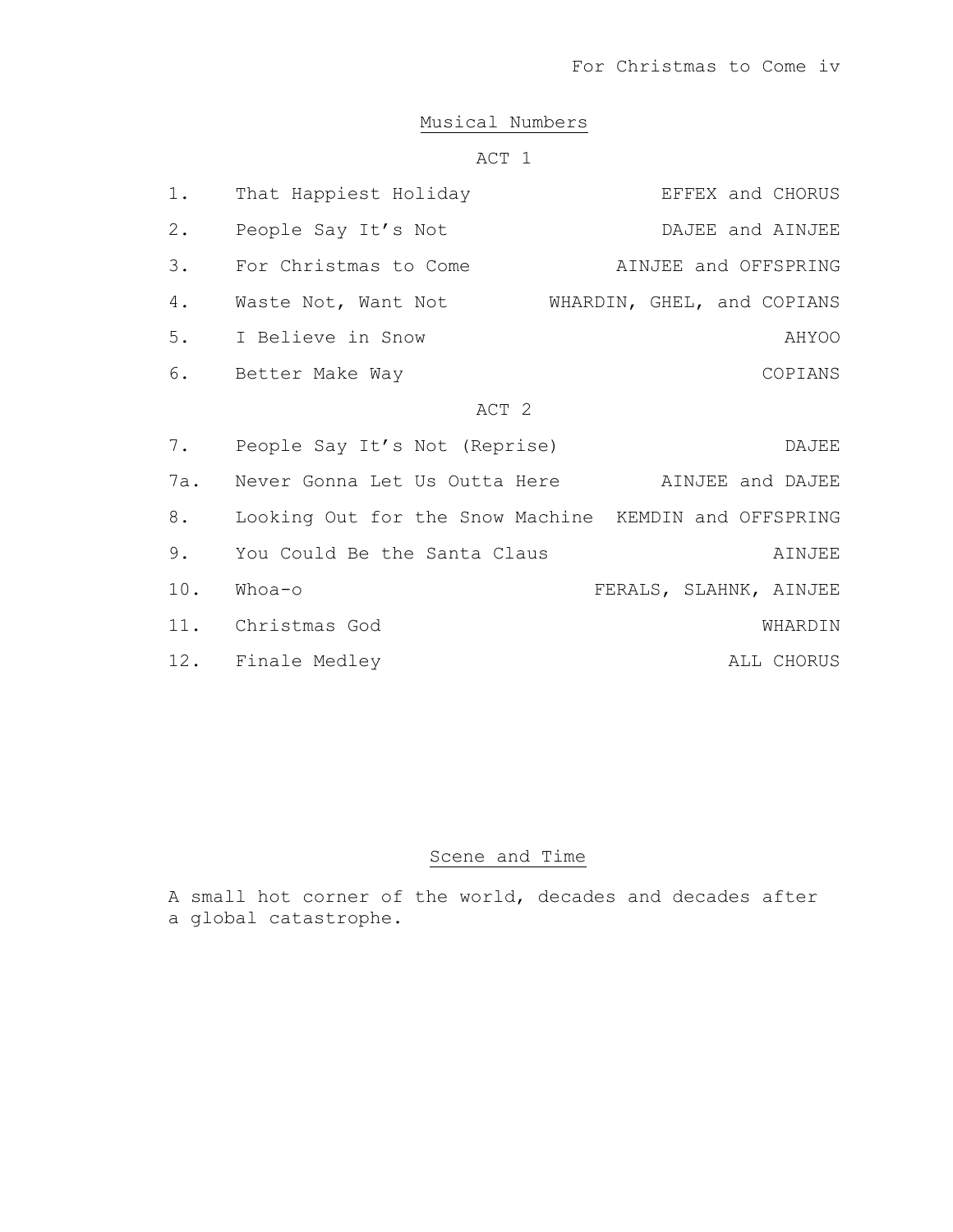# Dropbox Tracklist Script Locations

|  |                                           | Page         |
|--|-------------------------------------------|--------------|
|  | Track 1. That Happiest Holiday            | $\mathbf{1}$ |
|  | Track 2. People Say It's Not              | 12           |
|  | Track 3. For Christmas to Come            | 29           |
|  | Track 4. Waste Not Want Not               | 44           |
|  | Track 5. I Believe in Snow                | 59           |
|  | Track 6. Better Make Way                  | 71           |
|  | Track 7. Never Gonna Let Us Outta Here    | 75           |
|  | Track 8. Looking Out for the Snow Machine | 86           |
|  | Track 9. You Could Be the Santa Claus     | 104          |
|  | Track 10. Whoa-O                          | 106          |
|  | Track 11. Christmas God                   | 110          |
|  | Track 12. Finale Medley                   | 116          |
|  |                                           |              |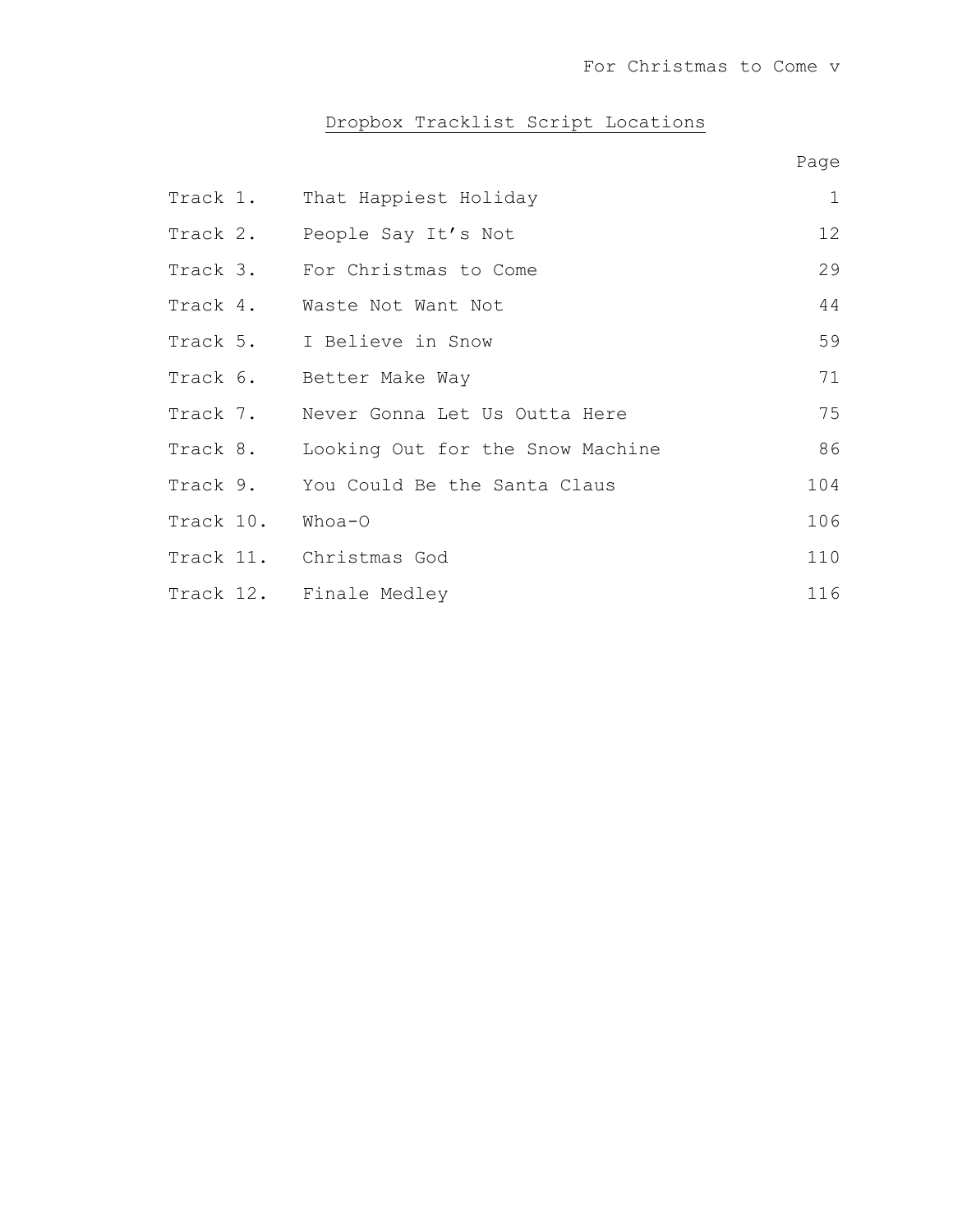# ACT 1

# Scene 1

SETTING: A junky place, with long driftwood looking sticks and rubble strewn about, on the outskirts of where the Copians abide. There is a cage near center stage.

AT RISE: DAJEE is in the cage. EFFEX enters.

# EFFEX

Who's out there? Where am I? Ah, here I am.

(EFFEX inspects themselves.)

And it appears as though I'm to be your narrator for the evening, along this timeline anyway... Just one thing to remember, not only could it have all turned out differently by the end, but indeed it did, in an unimaginable caboodle of other possibilities! I'm inter-dimentionally omniscient you see, that's how I know ...

> (EFFEX blows on a pitch pipe. **1. That Happiest Holiday.)**

ONCE UPON A TIME, A LONG TIME AHEAD AFTER A GLOBAL CATASTROPHE WHEN MOST EVERYONE WAS DEAD, YES, MOST EVERYONE WAS DEAD, EXCEPT FOR A HEARTY FEW!

(DAJEE makes a 'hearty' pose and grunt.)

AND STAYING ALIVE BY THE WILL TO SURVIVE WAS ALL THAT THEY COULD DO,

(Enter ALL CAST, going about the business of staying alive after a global catastrophe.)

AND THEY FORGOT ABOUT ALMOST EVERYTHING THAT ANYONE EVER KNEW.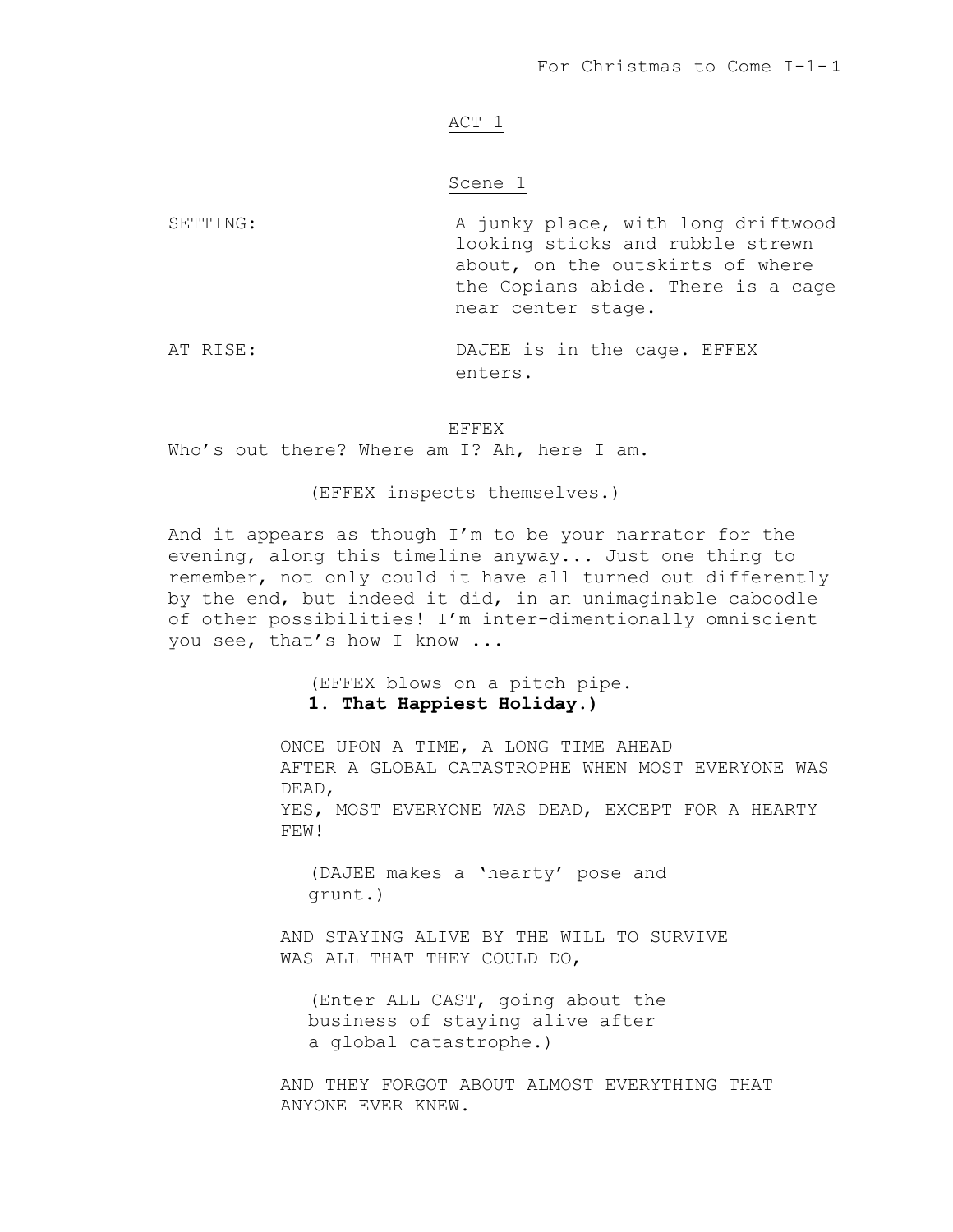THEY FORGOT ABOUT GOLF AND BASEBALL AND HOW TO FOLLOW THROUGH,

(EFFEX clicks tongue and mimes a golf swing.)

THEY FORGOT ABOUT SHAKESPEARE AND INTERNAL REVENUE, AND THEY FORGOT ABOUT CHRISTMAS, NOT A THOUGHT ABOUT CHRISTMAS, THAT HAPPIEST HOLIDAY.

Yes, it was the worst of times; it was ... (stutters) The worst of times for crying out loud -- huge global catastrophe! Some even went "feral" from the strain!

> (FERALS run across the stage acting feral.)

The humans who did manage to stave off flat out savagery and outright wildness banded together into groups whose activities were continually beholden to the resources they could or could not scavenge from day to godforsaken day.

CHORUS

NO TIME FOR STORIES AND NO TIME FOR SCHOOL, NO TIME FOR GOOD TIDINGS OF CHRISTMAS AND YULE. WHEN "FEND FOR YOURSELF" IS THE NEW GOLDEN RULE YOU CAN FORGET ABOUT CHRISTMAS, SUCH A REGRET ABOUT CHRISTMAS, THAT LONG-LOST HOLIDAY.

WHEN DEATH LIKE A VULTURE PERSUES TO THE EDGE, THERE GOES YOUR CULTURE AND HERITAGE.

EFFEX

YES, THE ONLY KEPT TRADITION WAS THE GRADUAL PROHIBITION OF ALL THINGS NOT ESSENTIAL TO SURVIVAL. YES, THESE POOR DARWINIAN CREATURES LEFT NAZARINIAN PREACHERS FORGOTTEN IN THE PAGES OF THE BIBLE!

YET LITTLE DID THEY KNOW ABOUT CHRISTMAS'S IMPENDING REVIVAL!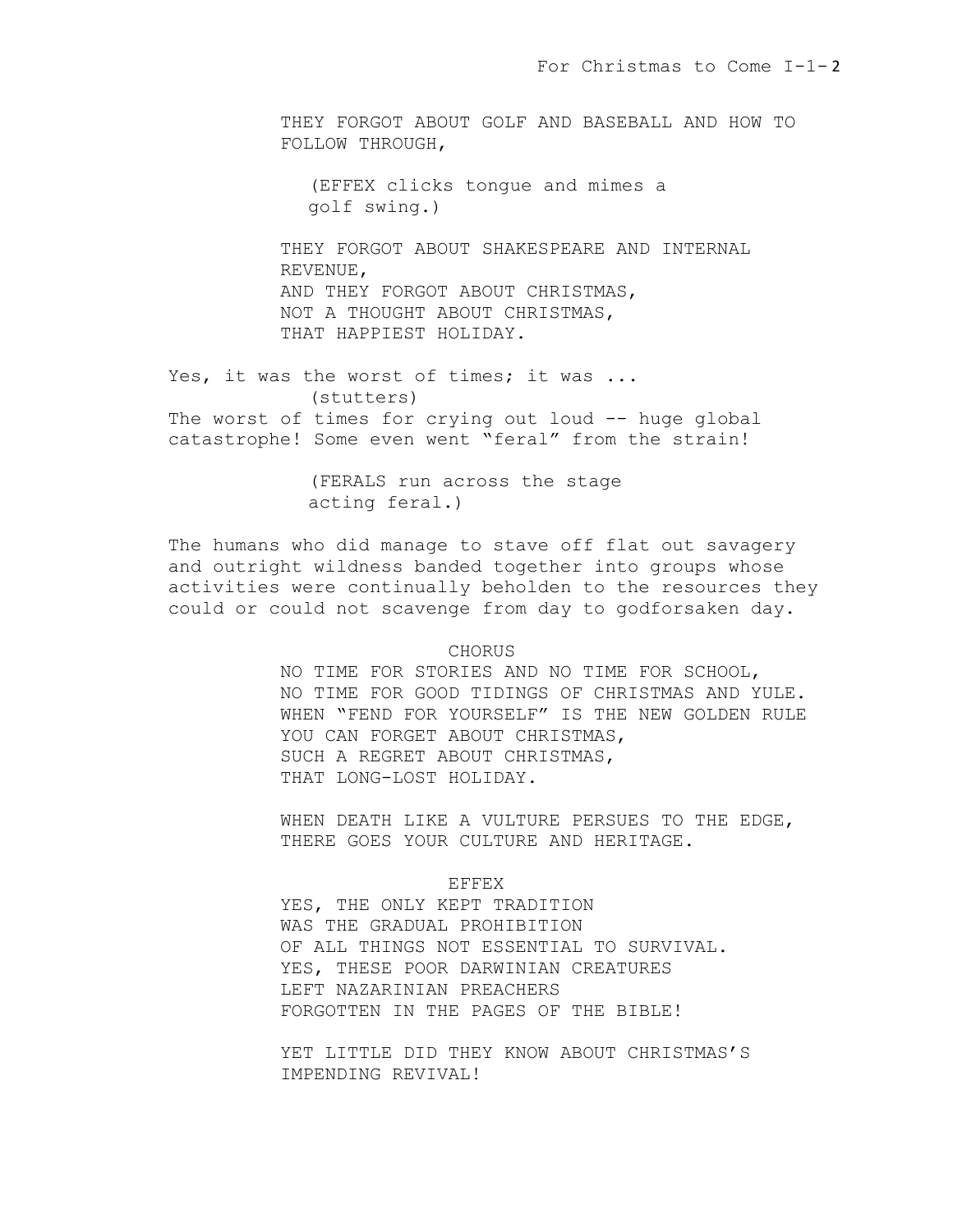CHORUS

ONCE UPON A TIME, A LONG TIME AHEAD, WHEN HUMANITY POST-APOCALYPSE WAS HANGING BY A THREAD, YES, HANGING BY THIS THREAD, WE LEFT ALL OUR TRADITIONS BEHIND, 'CAUSE SEEING OUR SPECIES GO BACK TO THE B.C.'S MADE EVERYONE LOSE THEIR MIND,

AND WE FORGOT ALL THE HOPES AND ASPIRATIONS ANYONE EVER DREAMED. WE FORGOT EVERY STREAMABLE TV SHOW THAT ANYONE EVERY STREAMED, ALL OF IT NEVER TO BE RESTORED, NEVER TO BE REDEEMED. AND WE FORGOT ABOUT CHRISTMAS. WE WERE NEVER TAUGHT ABOUT CHRISTMAS, THAT HAPPIEST HOLIDAY

# EFFEX

# (to the audience)

Oh, don't look so sad out there, people! As I was saying our story takes place within only one, of an infinite number of possible future quantum universes from your time. A great many of your timelines came out alright, you'll see ... except that is for the one where a Swedish pharmaceutical company unleashed a muscle relaxant virus that reduced all humans to wobbly piles of goo; and the universe where a horrible accident in gravitational research sends the earth spinning out of its orbit and off towards the sun -- which reminds me of the several quantum future nuclear holocausts brought about by various --

# SUMDUF

Hey inter-dimentionally omniscient narrator guy! You gonna help us finish telling our story here or what?

#### EFFEX

Well, hold on to your gravitons, explanations of the quantum multiverse theory can't be rushed. Let's see, um, ah yes, interpenetrating dimensions are all around us, and which branch we are currently on or separating from must be thought of as only one of  $a$  --

> SEAESS KNOCK IT OFF WITH YOUR YACKING,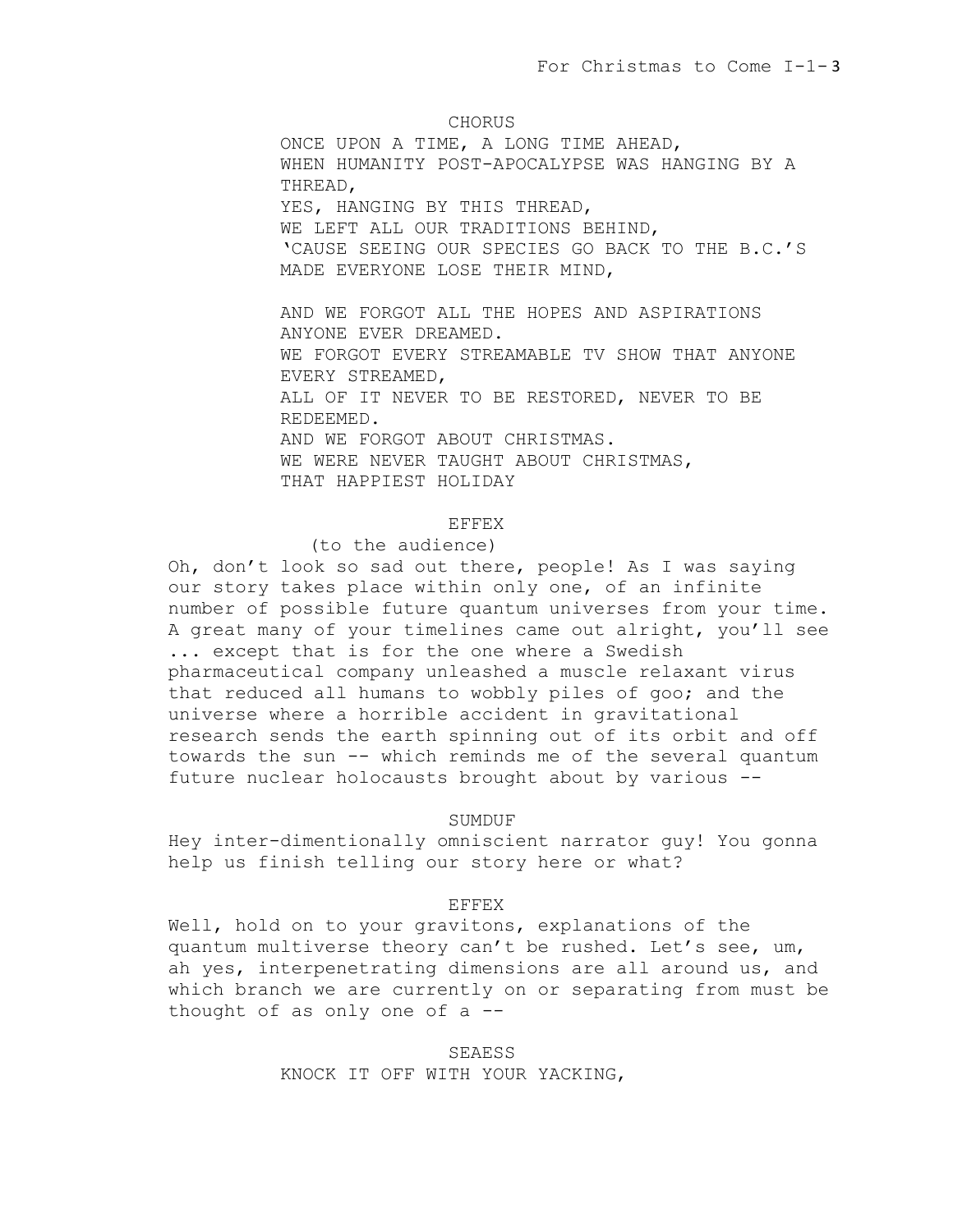### CHORUS

WE'VE GOT TO GET CRACKING, WE'RE HERE TO TELL THE TALE OF WHEN WE FORGOT ABOUT TRAFFIC JAMS AND POPSICLES ON RINGS, WHEN WE FORGOT ABOUT STYROFOAM, AND THE BIRTH OF THE KING OF KINGS!

# EFFEX

For a million different reasons they forgot a billion different things!

# CHORUS

AND WE FORGOT ABOUT CHRISTMAS, WE NEVER THOUGHT ABOUT CHRISTMAS. YET, IF YOU WILL STAY AND NOT DISMISS US WE'LL TELL YOU THE STORY OF HOW THAT HAPPIEST OF HOLIDAYS CAME BACK AGAIN!

EFFEX

ONCE UPON A TIME, A LONG TIME AHEAD!

(CHORUS goes back about their business and begins to exit.)

# EFFEX

Yes, times were tough for the human race, but, as we have just alluded to, this particular corner of the multiverse was now hobbling up upon a time when celebrations like Christmas could perhaps become fathomable again. Indeed, many humans were finding the recent recovery of the earth's bread-basket-abilities as it were, to have proven a benefit to their -- like the camel's hump -- their fat reserves - much more for some than others.

(EFFEX pokes SEAESS.)

SEAESS

Hey, get your hands off my reserves!

# EFFEX

Still, despite this recent fortune, the specter of the once great "hibernation" as it was, and its rules for survival, could not and would not be forgotten lightly...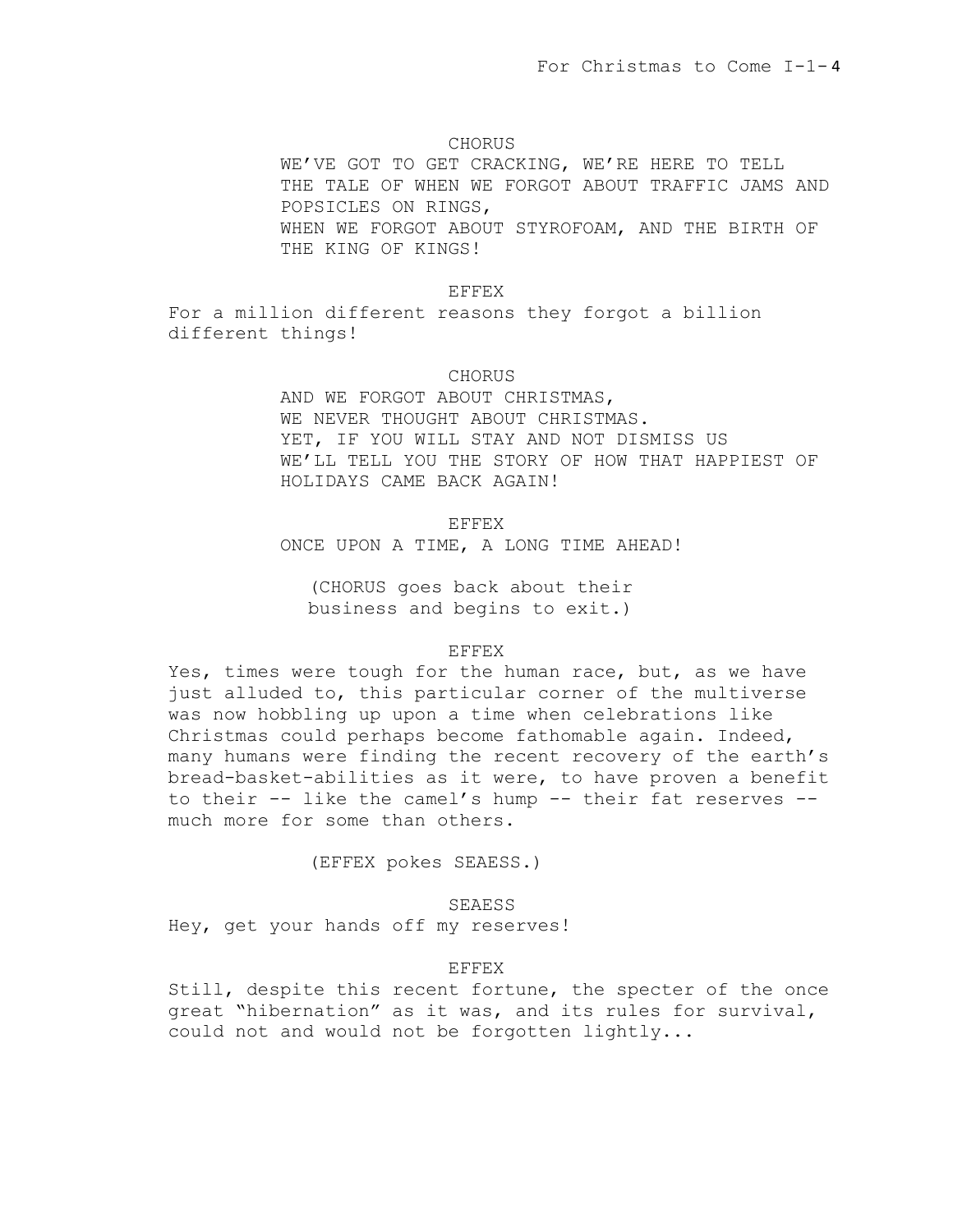(ALL have exited by now except a caged DAJEE, who looks around, then takes out a small screenpad from a hiding place. HE turns it on and alternates looking at it, swiping at it, and furtively putting it up to his ear. Enter AINJEE with a bag of things, followed by PEEZEE, who is being followed closely by SLAHNK, who is wearing dullsounding "locator bells" on his ankles. When DAJEE speaks it becomes apparent that he is very fond of the dialects and accents discovered in his studies of the time pre-global catastrophe, and they slip in and out of his speech from time to time.)

DAJEE

With the shadows this long I didn't know if you'd be coming at all.

### AINJEE

I'm sorry, but Kemdin kept asking for more games.

DAJEE

Games, what a scandal. Staring contests?

#### AINJEE

Yes, and it just, you know ...

### DAJEE

Mm, how many contests?

#### AINJEE

14, I'd won 12 before he quit asking.

#### DAJEE

(poor Russian accent) Ha, very good, very good.

# AINJEE

Which one is that?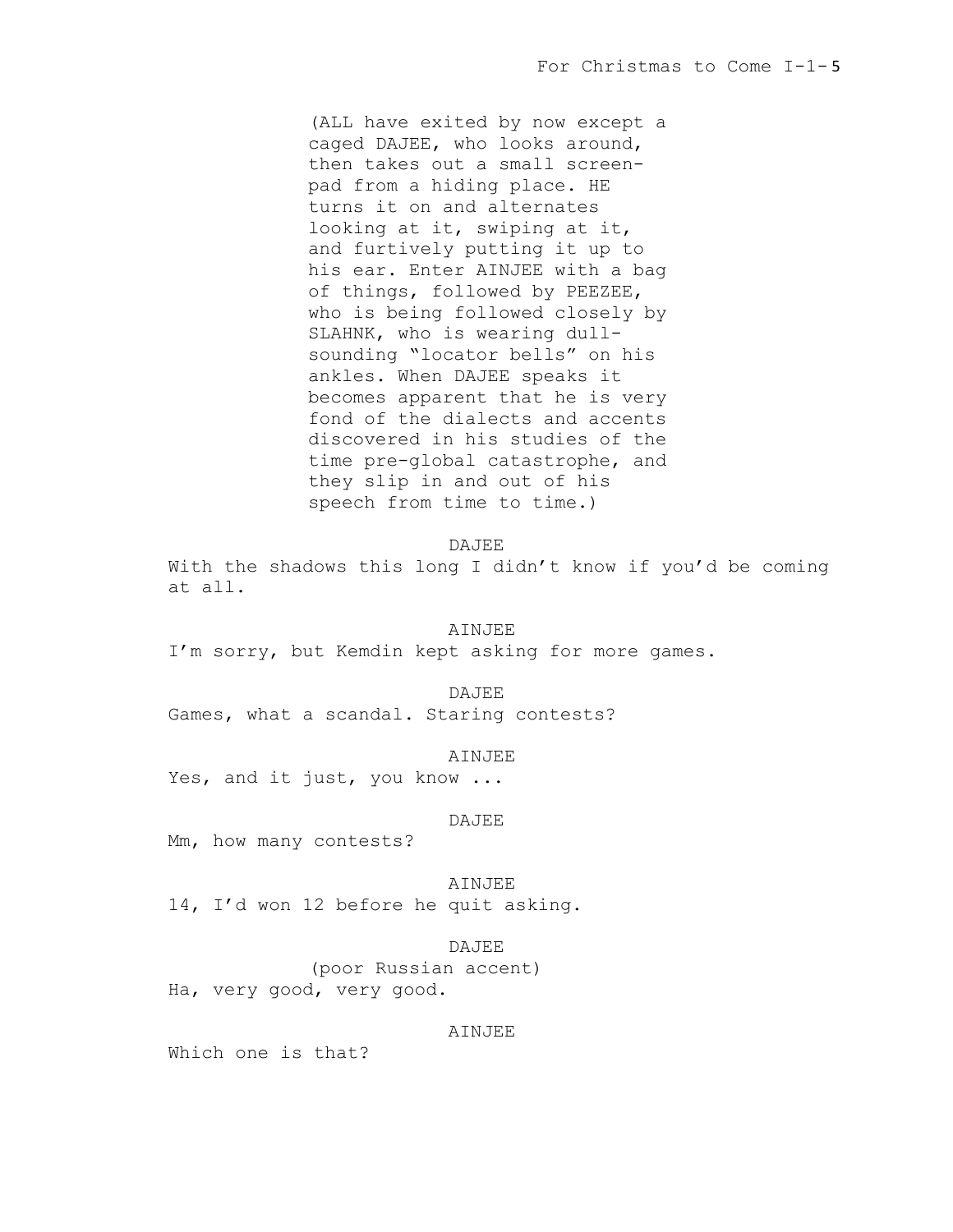DAJEE

Russian. The Pomeranian has spilled the vodka.

# AINJEE

What's that mean?

### DAJEE

I have no idea...

(referring to SLAHNK) I see Slahnk is along, further recompense on my account?

AINJEE

Oh, no. I volunteered. He's been no bother, really.

DAJEE Hmm, well, that's good. Though I hope it's no distraction. I could make a --

AINJEE It's no distraction. Here's your ration.

> (AINJEE takes out some food and offers it through the bars. SLAHNK starts to wander about, bored of a stationary PEEZEE. DAJEE refuses his food.)

> > DAJEE

Ha, no thank you: don't need it, I'll go without! I'll go for days on just my reserves, then we'll see what she thinks about that!

#### AINJEE

Show her what, your ribs under your skin? That you're just as stubborn as you are wasteful?

### DAJEE

Wasteful? You know I don't  $--$  I've told you: they don't understand, I wasn't wasting anything -- you have to crack an omelette to make the eggs you know.

# AINJEE

I know, I'm just saying that that's what she'd think.

DAJEE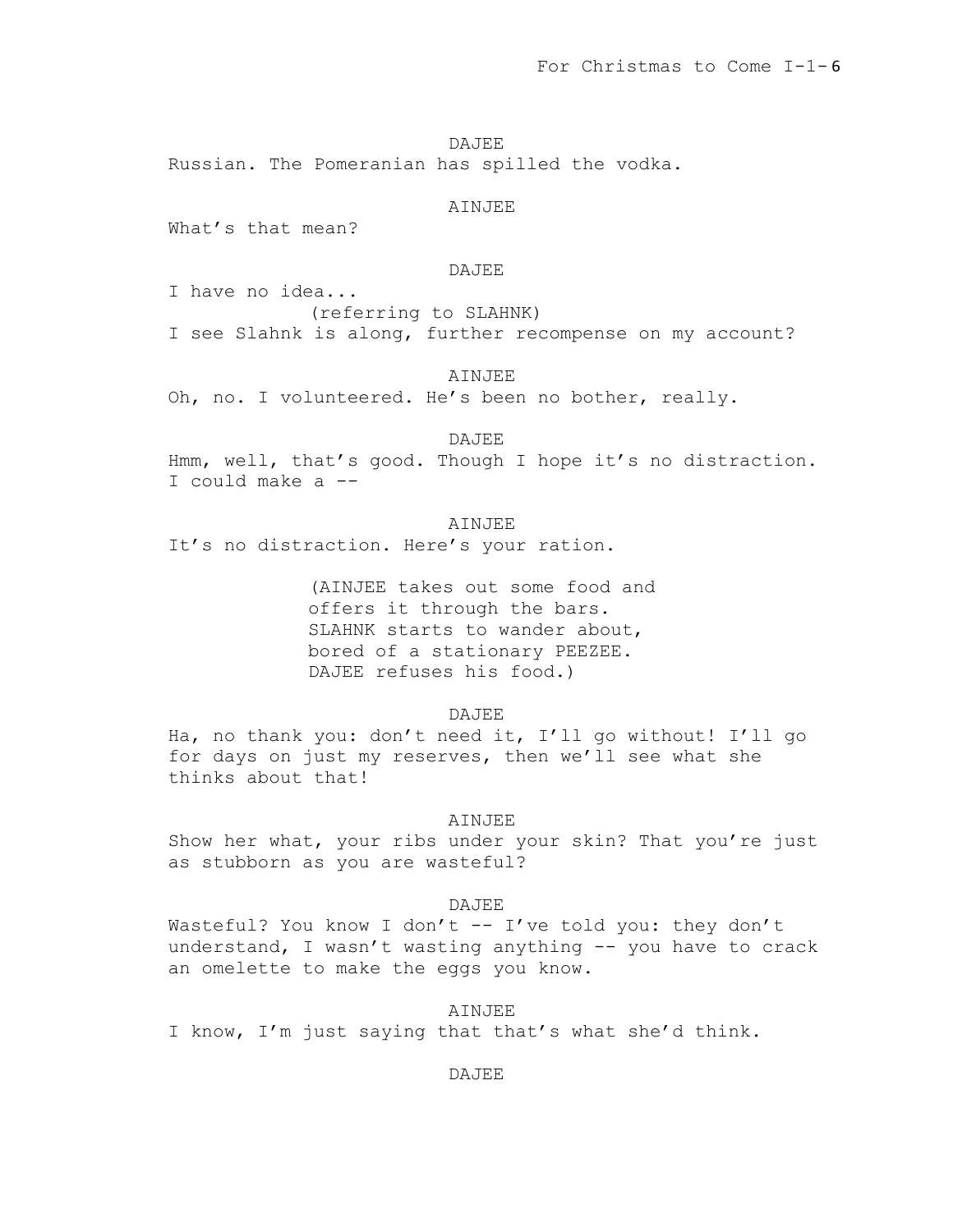Ainjee, some things can't be tallied, can't be counted. You'll see, I'll go without, I'll prove I can function beyond my allowances! (sing-songy) There's testing to be done, and figures to find if only we look!

### AINJEE

Yeah, I know dad.

# DAJEE

You do, hmm? ... This cage -- you'll see, this will be a great experiment, and I'll succeed, you'll see.

AINJEE

Sure dad.

### DAJEE

That reminds me, have you found any more viable chips?

AINJEE

Yes, here they are, did you find anything in the last ones?

(AINJEE gives DAJEE some computer chips. AHAHHA appears, but stays to the periphery. SLAHNK detects something and makes a noise. DAJEE and AINJEE look over their shoulders, but do not detect anything.)

# DAJEE

Hmm, er, yes, actually, that brings me to it. Now, just listen before you scoff, but ... I want to try another one.

(AINJEE is not amused by this.)

The celebration was off  $-$ - not right for us  $-$ - I see that now: a holiday just for eating too much, (indicating his cage) I should have known it would come to all this trouble... but there is another one I've found, that I think --

# AINJEE

Another.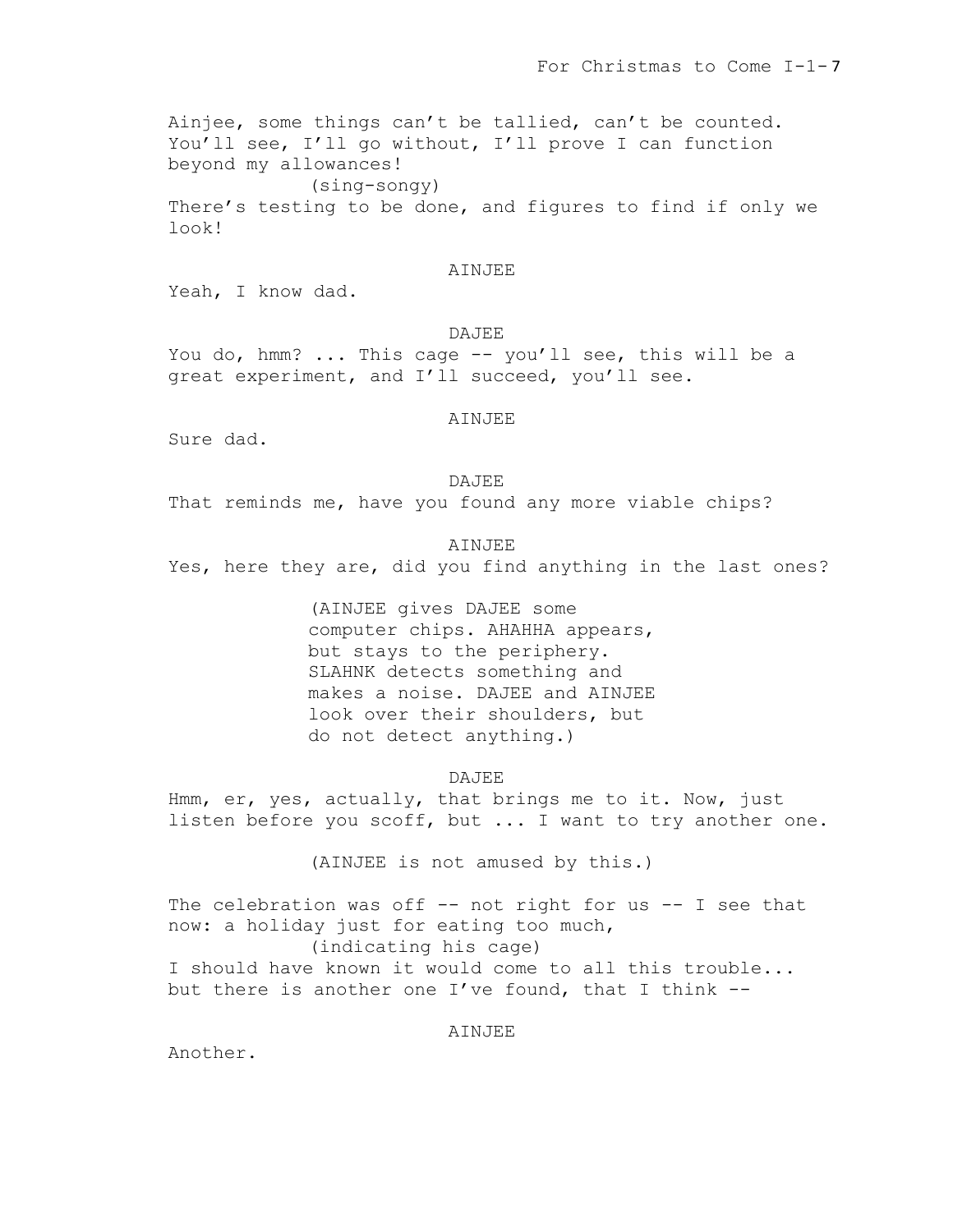### DAJEE

Yes, and, fortuitously, the proper holly date and time for this one isn't but a week away, and, the rituals and practices associated with it mainly involve arbitrary things, gifts, toys and such, or things you'd be getting anyway, just wrapped up in papers.

# AINJEE

Gifts, papers, how would you get Whardin to approve of --

# DAJEE

Well we'd find what we'd need lying about, or we could ignore those parts, couldn't we? We'd sidestep all the parts we'd need to. I believe we can tailor it so as to be acceptable to Whardin. You leave it to me, and next time she'll be sticking me in her very own pod, instead of this cage, you'll see!

### AINJEE

Right.

#### DAJEE

Well ... alright, so maybe we'll have to keep her in the dark about it, just for now.

# AINJEE

(laughs) You're already locked up, what else can she do?

# DAJEE

(nods) Mmm ... Ainjee, will you help me?

#### AINJEE

I am helping.

(AHAHHA is sneakily following behind SLAHNK, who is looking around.)

# DAJEE

Yes, of course you are. But you see, I need you to help convince the people.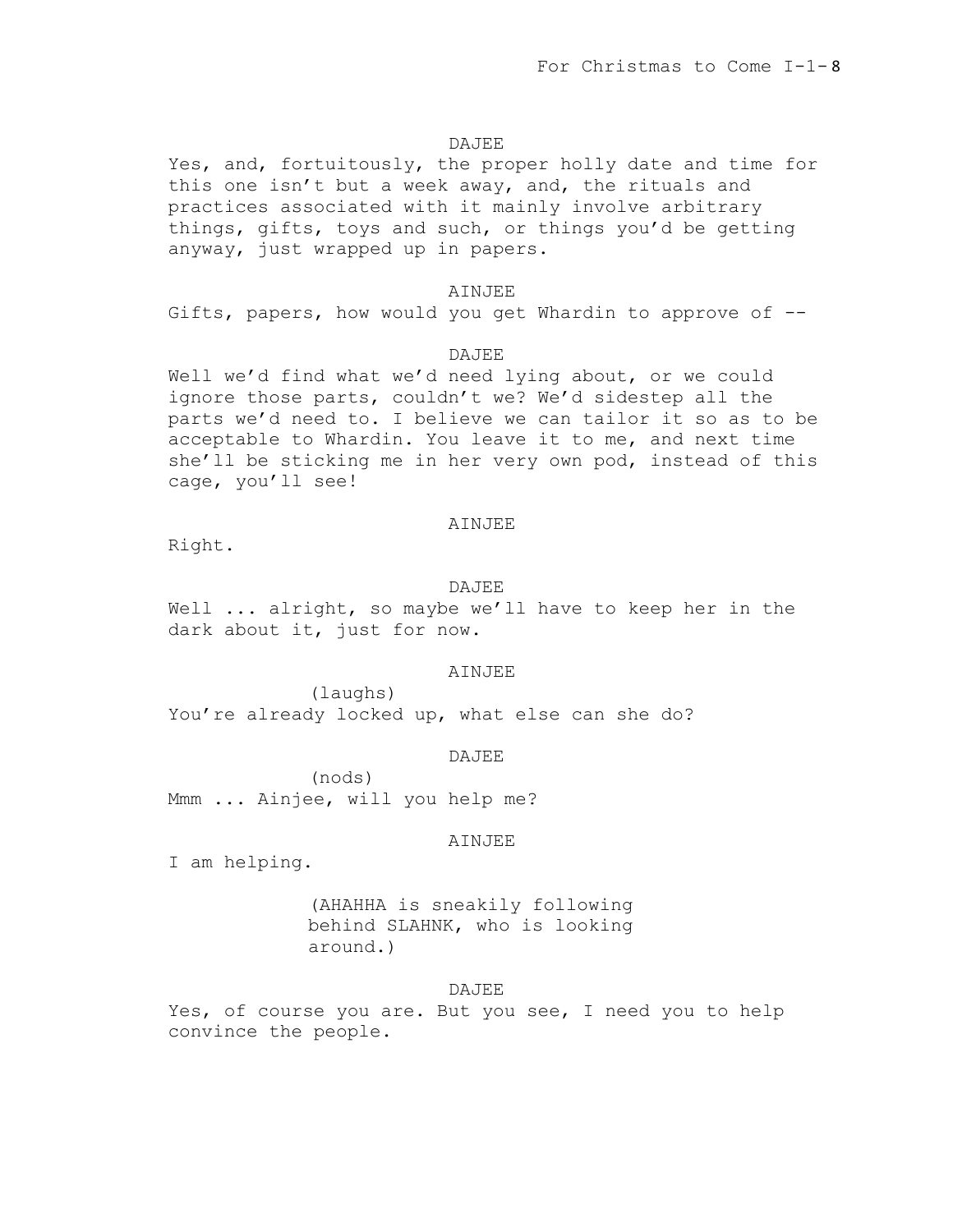#### AINJEE

Yeah -- me convince the people. I'll just stand up in the middle of the circle, "Hey everyone, wanna try Dajee's latest --

### DAJEE

Or, just the offspring then, of course I don't mean the whole tribe, not at first, but the young at least, they will listen to you.

> (AINJEE makes a nasal "I'm not so sure about that" noise.)

Plus, from what I've studied so far, this holiday's meant more for children anyway, or that's where it starts, with a child.

> (SLAHNK finally turns and notices AHAHHA; they stare a bit, then mirror each other. SLAHNK makes noises, which are ignored by AINJEE and DAJEE.)

So yes, it has to be the offspring first. I'm sure it has to be this way -- in all the examples, it's the children first, then, the grown-ups follow their lead.

#### SLAHNK

Hi!

(AHAHHA retreats and hides. AINJEE looks back at SLAHNK.)

#### AINJEE

Hang on a sec.

(AINJEE activates PEEZEE, who roams around in a pattern. SLAHNK's attention is diverted, AHAHHA watches.)

Okay but, so: back to the gifts, some aren't wasteful you said, so it's  $-$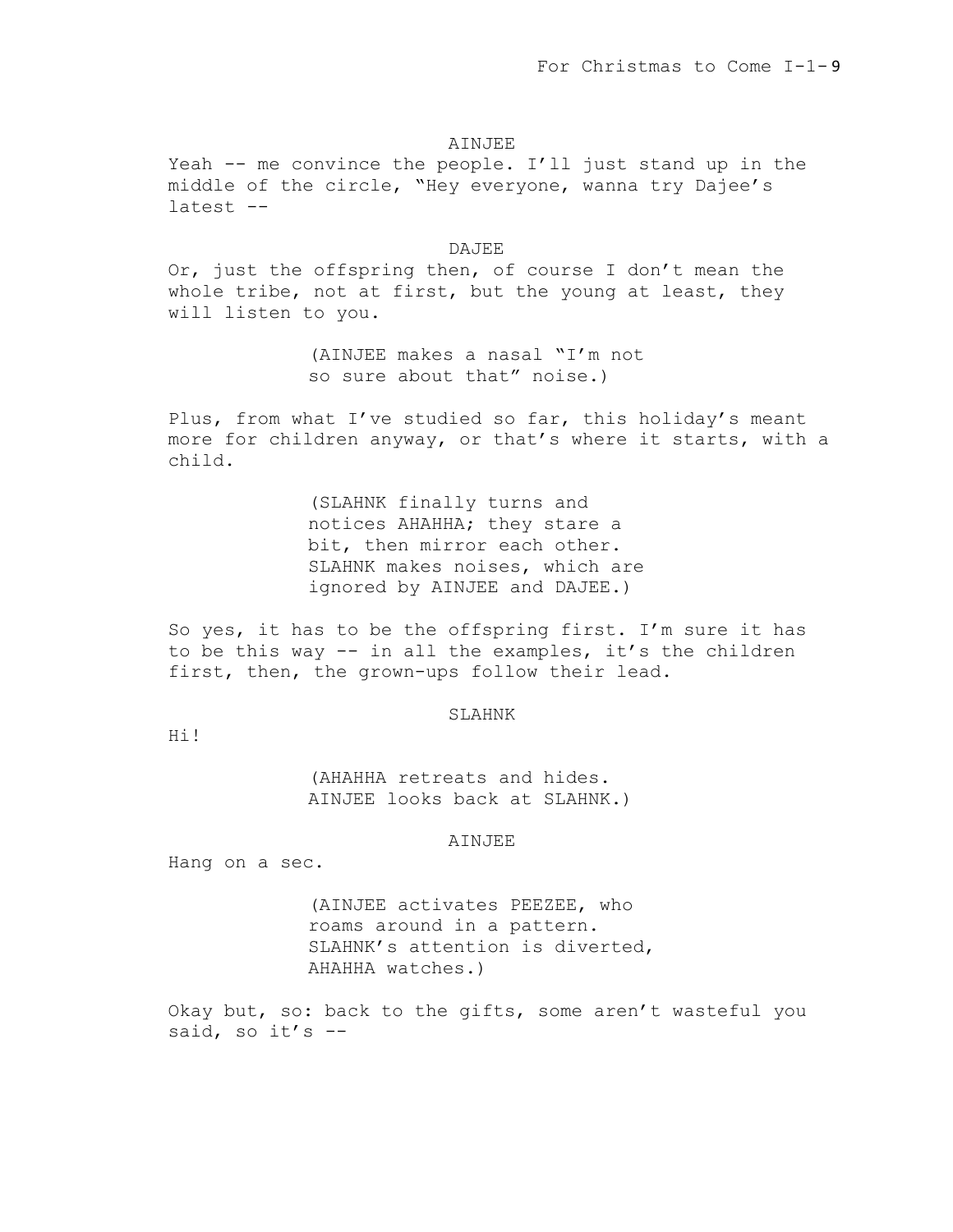### DAJEE

Yes precisely, it's like the birth-date holiday -- but not just anyone's birth-date, so anyone can do it. And, just stick with me here, it's complicated but you'll get it: the baby is a god you see, but he grows up to be three gods or so, it's very fascinating, almost everyone celebrated the baby god, and everyone gets a gift, and it's all so lovely.

> (SLAHNK remembers AHAHHA, and leaves PEEZEE to look for her.)

### AINJEE

Yeah, but, why again?

### DAJEE

Why? For -- this is "culture" Ainjee, celebration, decorations, ceremonies, spirits and joy. (fidgets and thinks a few beats) This is what I mean. I can't get it through to you all by

just talking about it, we must do it -- then you'll see the rewards! This is why we ... we must bring it all back into our lives! Don't you understand, I can't tell you i have to show you -- tell me you understand, daughter.

### AINJEE

Um ... some, I understand some, it's just --

#### DAJEE

And again, this time -- we won't waste any grits, we won't have to, that's the break-though I've found with it, we can make them, the gifts, from things lying around.

#### AINJEE

I can make them you mean.

#### DAJEE

Well, yes, mostly. I'll do what I can from in here.

# (SLAHNK spots AHAHHA and sits, and starts inching towards her.)

### AINJEE

You really think it can happen?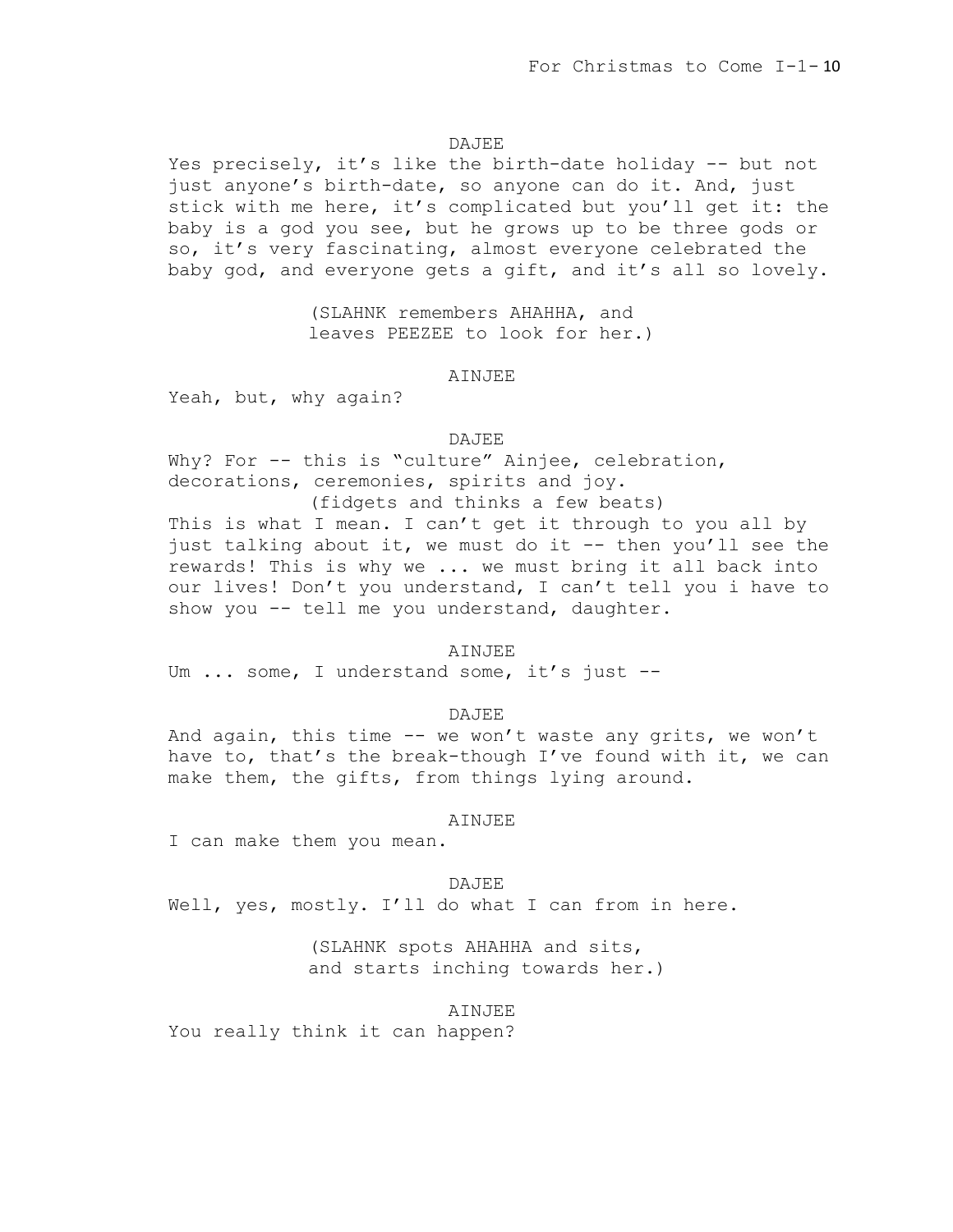## DAJEE

Of course I do! Christmas is a time of miracles you see, anything can happen!

### AINJEE

Miracles?

# DAJEE

Yes, I almost forgot the best part: miracles, wondrous things, good things that happen, that shouldn't have happened. They used to happen all the time when the people invoked the Christmas! Like magical pocket watches that tell time without chips, hairbrushes that make your hair grow long again, and magic beasts whose noses glow like lanterns as they pull you across the sky!

### AINJEE

That's impossible.

### DAJEE

Ah yes, but that's it, miracles are when the impossible does happen!

# (SLAHNK and AHAHHA play.)

You see, there's a sequence to unlock: a pageant and ceremonies -- and if we do everything just right, we will get on the good list, and we will wake up the god of Christmas who was a miracle magician, and --

# AINJEE

Magician.

#### DAJEE

Yes, he could create food out of thin air, fish and loaves -- food that would fill your belly for a year! Don't you see what's at stake, what I'm trying to accomplish? Abundance can be ours again, like it was in the time of Christmas so long ago.

# AINJEE

Well ... just sounds too good to be true.

# DAJEE

Oh yes, but of course there is a price to be paid, it's dangerous too -- from what I can tell so far, if we do it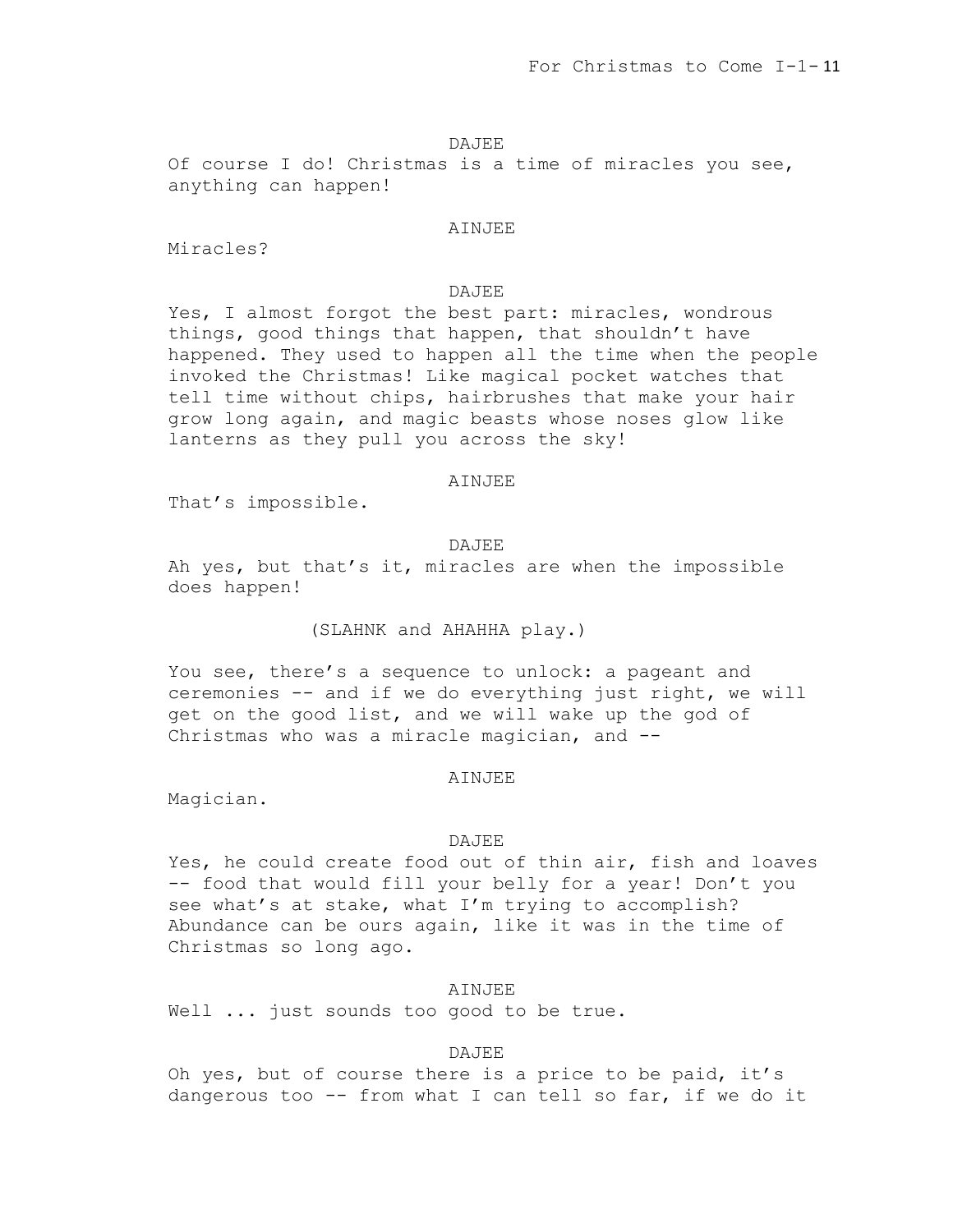wrong, and get on the bad list, we will get the dreaded lump of coal!

AINJEE

Coal? Dad, coal's not possible, rocks don't burn. I mean, how can any of this be possible?

> (DAJEE lets himself out of his cage and dances around, eventually AINJEE joins him at a lower severity. SLAHNK and AHAHHA dance too, the two groups still not noticing each other. **2. People Say It's Not**)

PEOPLE SAY IT'S NOT, BUT I KNOW IT'S POSSIBLE. DRAWING STRONG AND AIMING WELL MY ARROW'S FLYING FAR. FOLLOWING MY DREAMS, YES I KNOW THEY'RE ACHEIVABLE. PEOPLE SAY THEY'RE NOT, BUT I SAY: THEY ARE.

I KNOW THE WORLD CAN BE RESTORED, REESTABLISHED, RENEWED, REBUILT, REPAIRED. IT'S HAPPENED ALL BEFORE AND IT CAN HAPPEN ONCE AGAIN,

(DAJEE gestures towards AINJEE.)

ALL THEY NEEDED BACK THEN WERE PEOPLE WHO: WERE PEOPLE WHO:

Oh, come on Ainjee, you know this.

WERE PEOPLE WHO:

AINJEE

Cared.

DAJEE

Yes that's right! You got it.

(clears throat) PEOPLE CAN BY NATURE BE AFRAID OF METAMORPHOSIS, BUT IF YOU KNOW THE CATERPILLAR MAKES THE BUTTERFLY: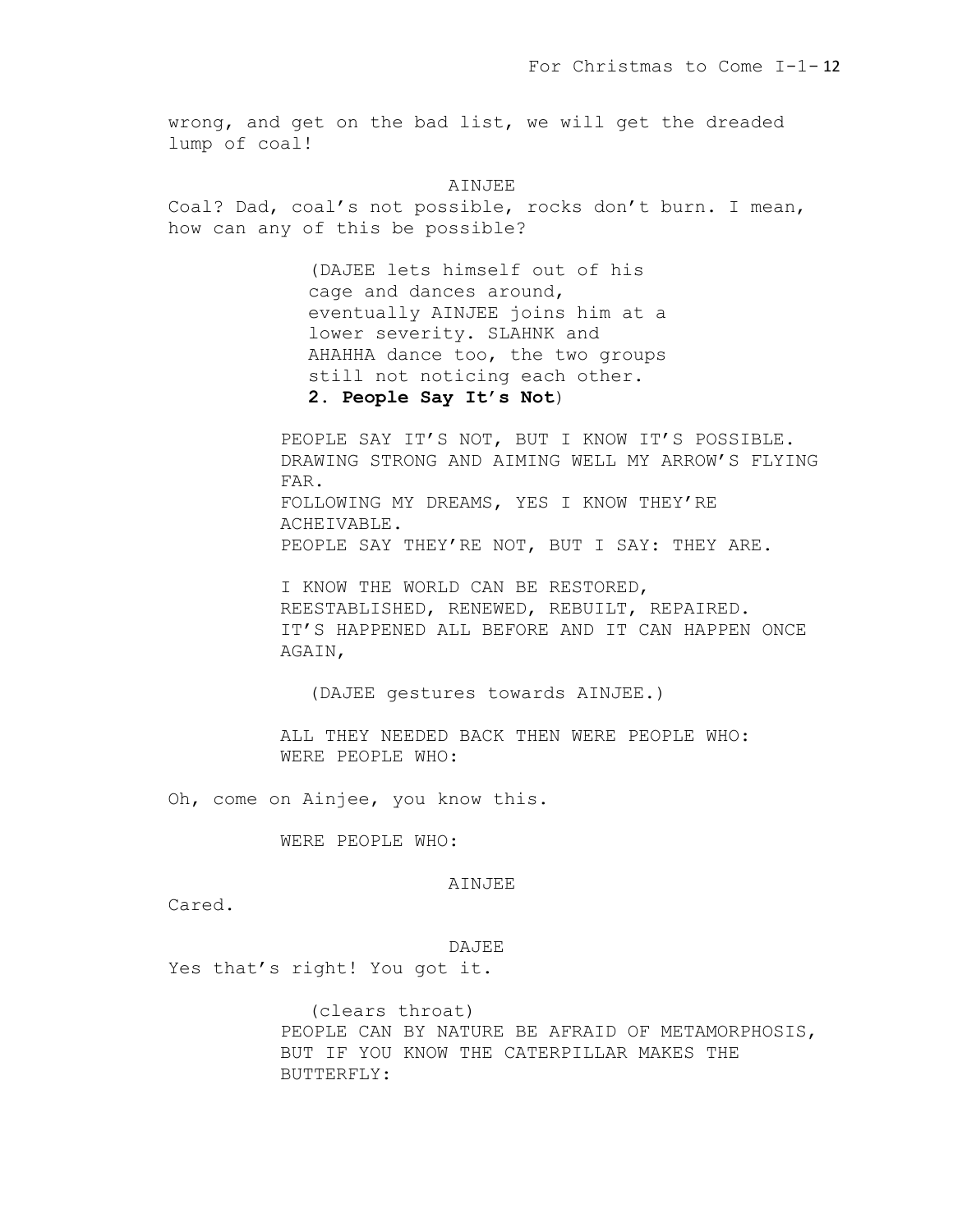YOU CAN CHANGE THE MINDS OF PEOPLE SAYING "IT'S IMPOSSIBLE." YOU CAN SHOW THEM HOW, ALL YOU HAVE TO DO IS TRY. THE TRICK IS NOT TO DWELL ON PRESERVING THE OLD, BUT IN BUILDING SOMETHING NEW. FOR IF YOU DARE TO IMAGINE A NEW IMAGE FROM THE OLD, THEN ANYTHING IS EVERYTHING THAT YOU CAN DARING DO. HOW CAN PEOPLE SEE UNLESS YOU SHOW THEM WHAT'S POSSIBLE? PULL THE CURTAINS OPEN AND THEY'LL THANK YOU IN THE END. PEOPLE CAN BE STUBBORN FROM A FEAR OF BREAKING BUT IF YOU CAN BREAK AND COME OUT RIGHT,

WHEN PEOPLE SAY "NO CAN DO"

YOU'LL SHOW THEM HOW TO BEND.

BLAZE THEM A TRAIL TO FOLLOW AND YOU MAY FIND THE POSSIBILITY

(DAJEE gets back in his cage.)

WILL COME... WILL COME... WILL COME...

### AINJEE

True.

# DAJEE

Yes, that works, but I was thinking "will come to fruition." You see, "fruition" was one of the whole other words people used to say and --

### AINJEE

Slahnk!

(SLAHNK looks around, and AHAHHA retreats a few hops from HIM.)

# DAJEE

Oh my, a Feral ... venturing very close, hasn't it?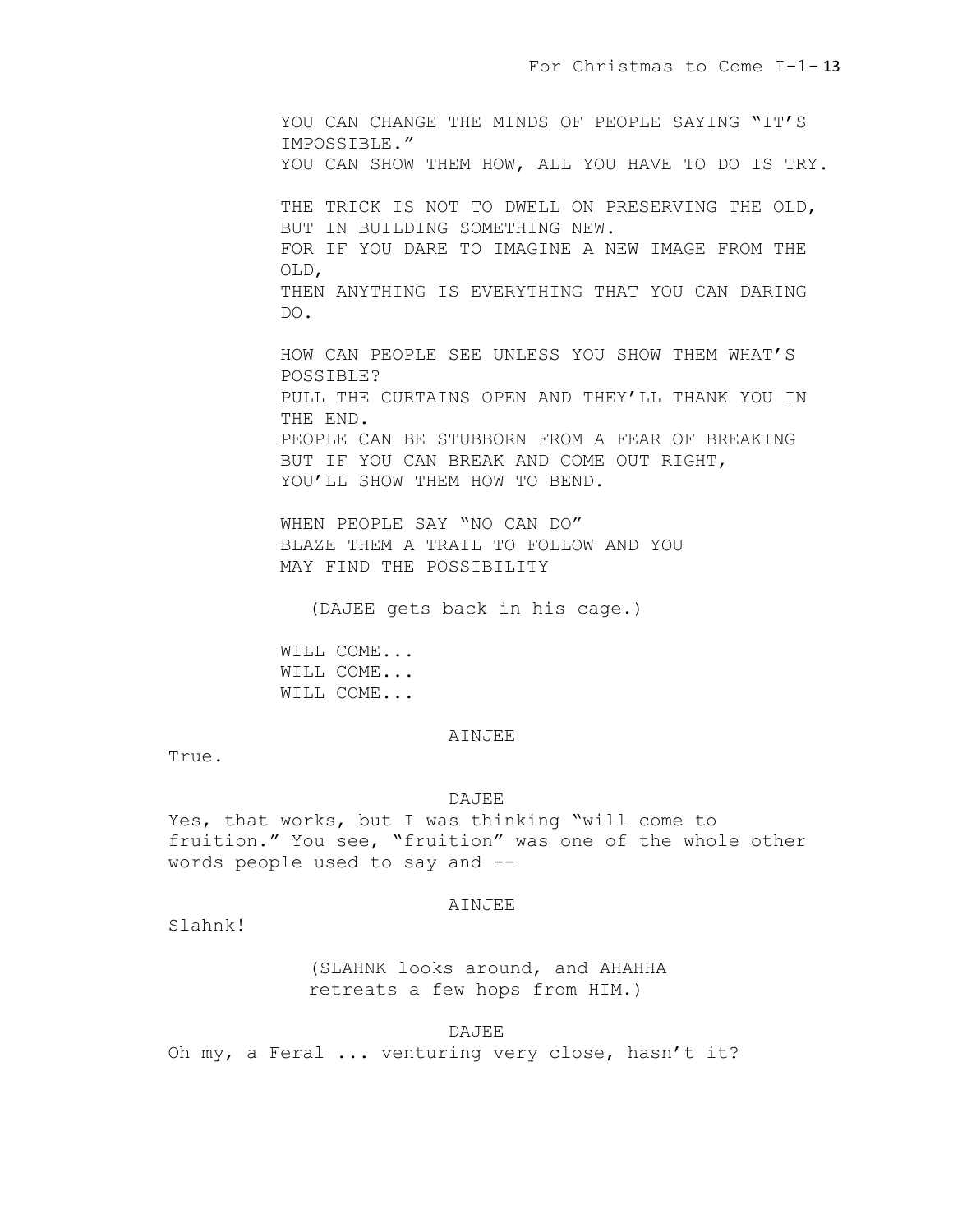AINJEE

Yes, I've never seen one come this close to us before, not by a mile.

DAJEE

Hmm, must have come to gawk at me: a man in a cage.

(AINJEE gets up.)

AINJEE Slahnk buddy, why don't you come back over here.

> (SLAHNK looks at AINJEE, then starts to walk towards AHAHHA. AINJEE walks towards SLAHNK, which spooks AHAHHA offstage.)

> > DAJEE

Ohp, there she goes.

AINJEE Sla-ahnk. Come here my man, buddy.

> (SLAHNK drifts toward where AHAHHA exited, AINJEE uses her controller and PEEZEE goes to SLAHNK and circles HIM, then leads HIM back to AINJEE, who gives him something else from her bag to keep him occupied.)

> > DAJEE

I wonder -- what could have drawn it so very far from the Antediluvian's stronghold, very curious ...

AINJEE

Maybe Old Doovee's finally gonna start poking us the way we've been poking him lately.

## DAJEE.

Ha, what would he need to do that for? No matter, back to the topic at hand. So, the first thing we'll need: gifts, yes, and also a pageant, that's the key, there must be a pageant. Here, I'll show you what I mean.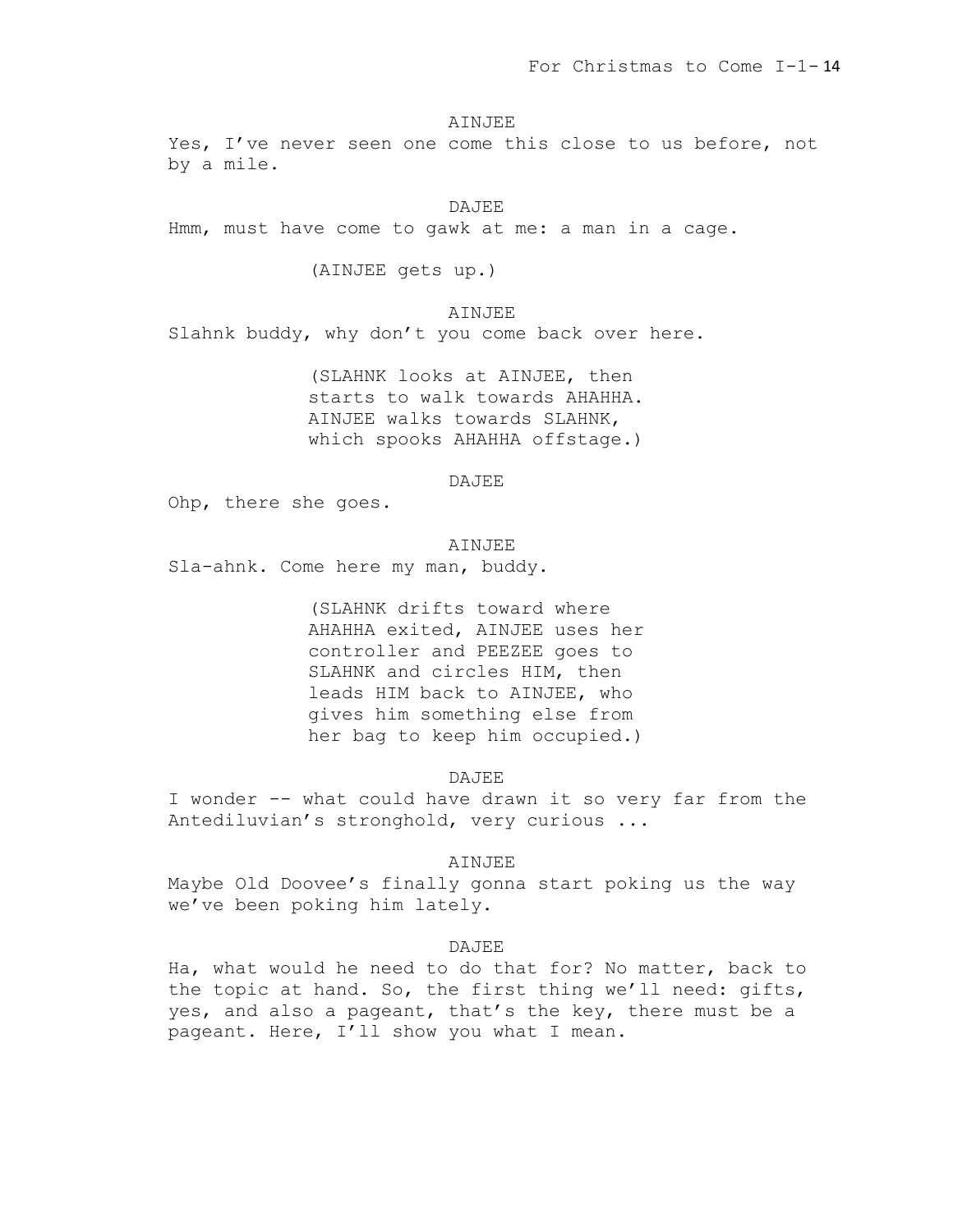(DAJEE tries to show something to AINJEE on his lookie, but it is out of charge.)

Oh drat! My lookie's lost its charge, quick, while there's some light left, do you have any mirrors? We can --

(AINJEE motions DAJEE to stop.)

What?

(AINJEE pulls out a fan doohickey with a mouthpiece and cord from her bag. SHE motions for his pad, HE gives it to her and SHE plugs it in and gives it back to HIM, then places the mouthpiece fan thing in DAJEE's mouth. He breathes, the fan turns a few times, and the pad works again.)

DAJEE

(glottal) Whaaaaa, uah! Whuh?

# AINJEE

It's for Peezee mainly. But you can use it for tonight. I'll need it back though -- until I make another.

# **DAJEE**

(muffled) 'izz iz a-ay zing!

(DAJEE removes the mouthpiece.)

This is amazing! Such a creative harnessing of imminent energy expenditures!

# AINJEE

Goodnight dad, I'll see you tomorrow.

DAJEE Yes, good night, my clever daughter.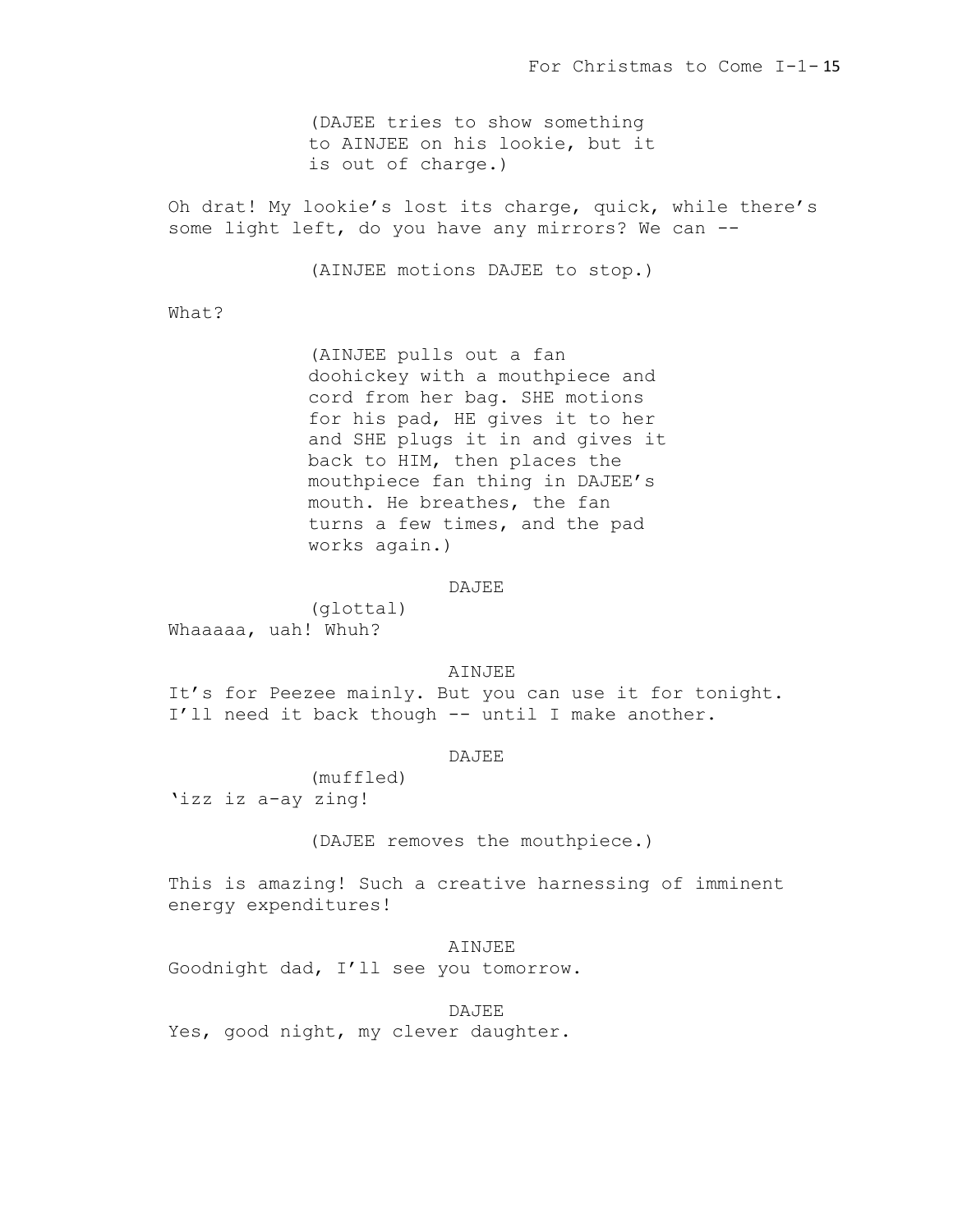(SLAHNK points at DAJEE.)

# SLAHNK

You're in trouble!

DAJEE

Yes, I'm in trouble good friend Slahnk, and a good night to you too. You go with Ainjee now, back to the Circle and be a good --

> (SLAHNK rips a few bars out of the cage.)

### SLAHNK

There ya go!

### DAJEE

No, Slahnk, give those back. I'm in trouble now and I have to --

# AINJEE

Here Slahnk, let me.

(AINJEE takes the bars from SLAHNK and hands them to DAJEE.)

# AINJEE

Back to the pods now.

(AINJEE programs PEEZEE to head back, SLAHNK follows. PEEZEE and SLAHNK exit.)

#### AINJEE

Here.

(AINJEE uses a tool from her bag to repair the bars while DAJEE holds them in place.)

DAJEE Ainjee? There's one more thing.

# AINJEE

Yes dad?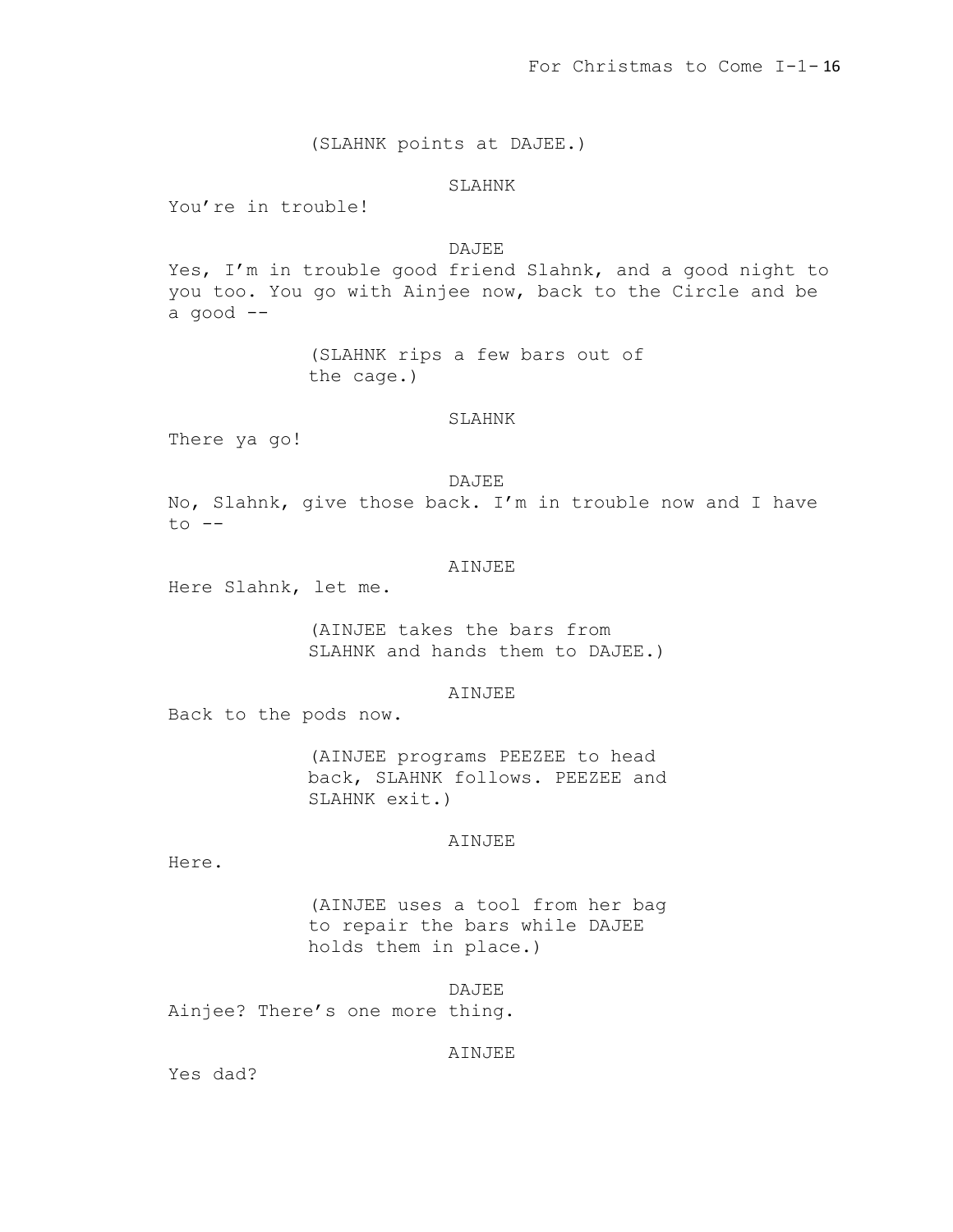### DAJEE

For this next planting to work, you'll have to believe.

### **AINJEE**

What?

# DAJEE

You have to believe in it, in the Christmas, whole, unconditional, belief.

# AINJEE

I don't understand what that means.

### DAJEE

Well, I'm not sure either actually, but I know that we must, at least just a little bit if not all the way, for it to work properly. So, can you believe, at least just a little bit?

### AINJEE

Sure dad.

#### DAJEE

Good, thank you.

(AINJEE exits.)

### EFFEX

So, what do you think of them so far? They speak quite well for a people who've suffered through decades and decades of a global catastrophe's aftermath, don't they? Well, let me tell you that's only because we've had to use our interdimensional translator, for our purposes of telling the story in your dimension. You see: Dajee would never have used the word "Antediluvian" to describe the "master guarantor" of the Ferals. Words like that had all been long forgotten, even banned! In the times when rationing every single syllable spoken, every finger lifted, meant the difference between life and death. No, "Old Doovee", as Ainjee referred to him, was pronounced in their tongue, (extremely staccato)

"Eld Dueh". You see, over time, slight vowel and consonant shifts made it so, or will make it so  $-$  along this particular quantum dimensional path -- that we might ... Well, think of what it is like for you in your dimension to understand language speakers from your 15th century. If you've ever read, or heard Shakespeare of course you'll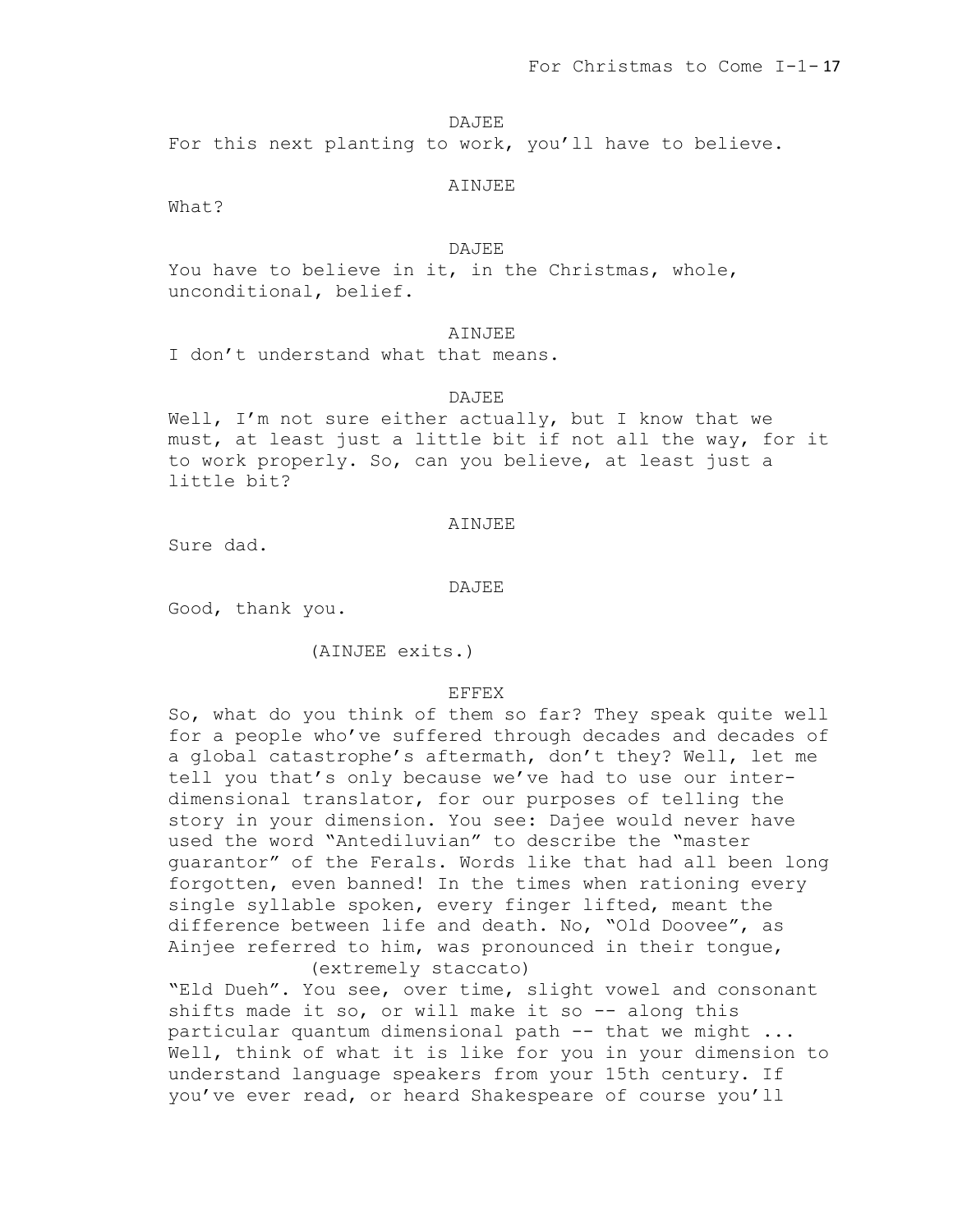begin to know what I mean, but you must now think of that in reverse. Whereas Shakespeare may sound highfalutin and stuffy, the Copian lingua franca, to your ears, would mainly, without translation, sound like short fragments of your language in grunts and coos. Again, multiple syllable words were outlawed for their inefficiency. Saying "Parastratiosphecomyia Stratiosphecomyioides," where "house fly" would do, or "abstentious" where, well ... what I mean is, these abstentious people would never use the word abstentious in the first place! Where was I, ah yes, in addition to the differences in linguistic articulation and omission, "semantic drifts" or changes in word meaning, lead to many misunderstandings. For instance, Dajee, in his research using his "lookie", encountered --

(STAGE MANAGER barges in.)

# STAGE MANAGER

Dangit all, you're supposed to be talking about the Antediluvian, and setting up the whole competition thing with the Ferals and the Copians and that, not wasting time on whatever that was you're talking about! And now we're ready to move on to the next scene! So, I guess we'll just have to fit that in later somehow. Hope you're happy!

# (STAGE MANAGER exits. Lights begin fading.)

# EFFEX

Happy? I'm an omniscient inter-dimensional consciousness, the philosophical implications and explanations of what "happiness" constitutes for an entity such as myself are very --

# (BLACKOUT)

-- Oh, very well then.

(END SCENE)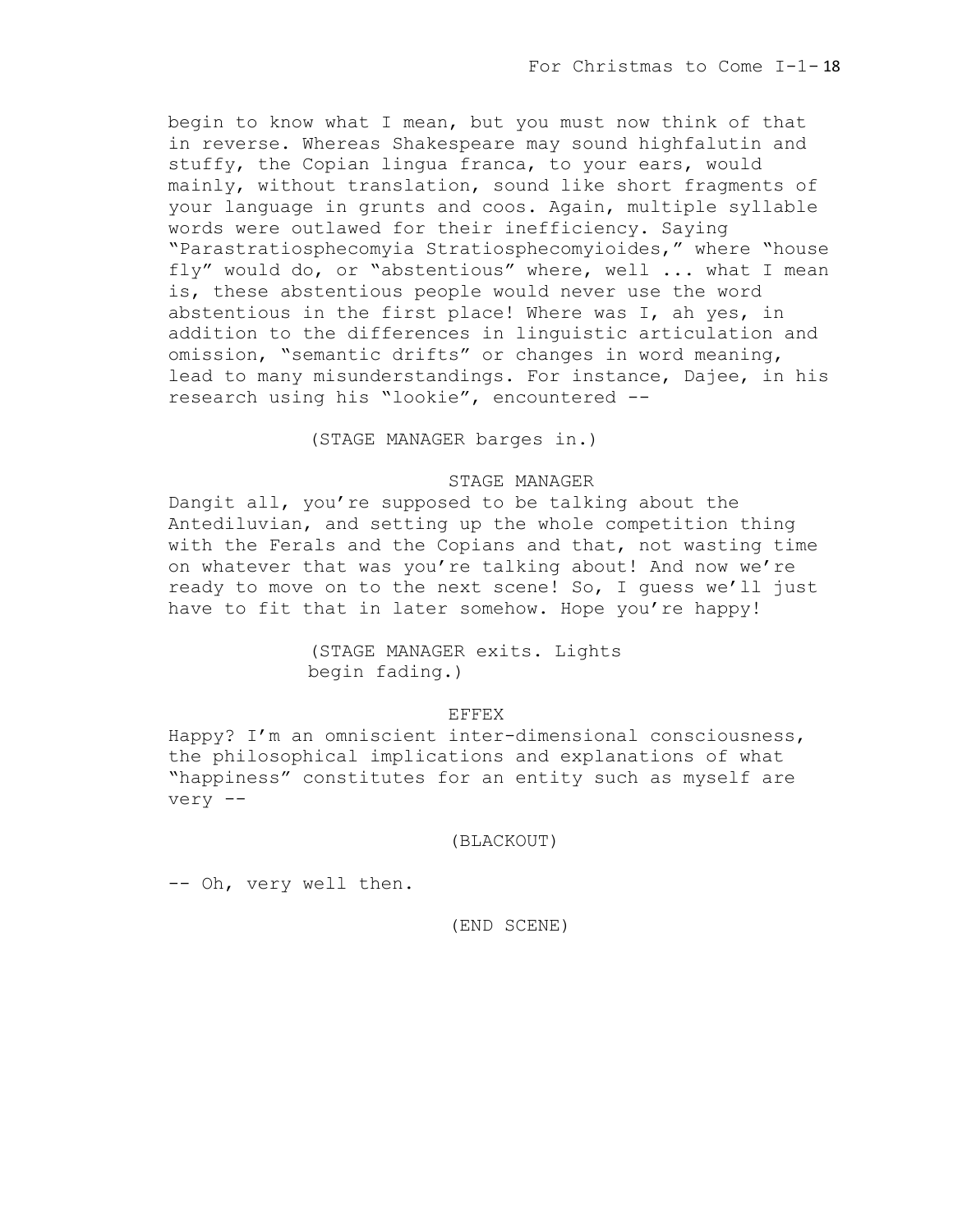# Scene 2

SETTING: Outskirts, on the other side of the Copian Circle, with a different strewing of sticks, junk, and rubble.

AT RISE: SUMDUF, AHYOO, and other OFFSPRING, are looking after a section of the stage where crops are planted. AINJEE enters.

### AINJEE

Any Ferals?

(OFFSPRING that were intently watching for the crops to grow are startled.)

SUMDUF

Geez, it's you. No, haven't seen any.

(PEEZEE enters with SLAHNK.)

AINJEE What about sprouts, any sprouts yet?

AYHOO

No, still just dirt.

SUMDUF Yeah: we're watching dirt. And your dad is crazy.

AHYOO

Shut up, no he's not.

# SUMDUF

Like a bat in a bucket.

#### AHYOO

Nuh-uh, not even like that.

### SUMDUF

We're shoving our extra foods in the dirt, it's crazy. We should be shoving our extra foods in our mouths! Everyone thinks so.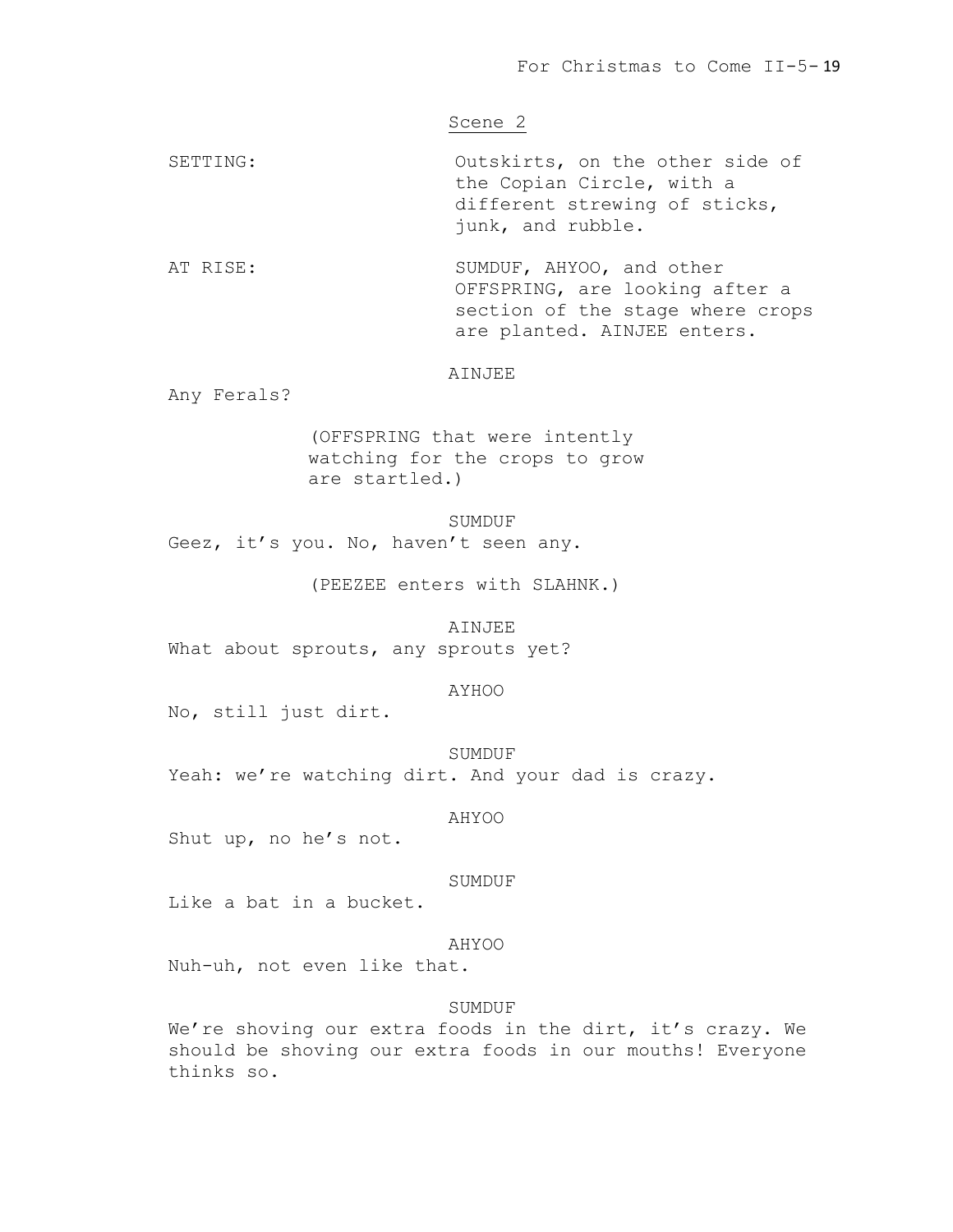AHYOO

... well maybe he's just crazy sometimes.

AINJEE

It's Whardin who gave the go for the planting. She believes it will work. Some of his things work, sometimes.

SUMDUF

(pointing to the ground) Yeah, well: this isn't working.

AINJEE

Maybe not here, yet, but there are sprouts coming up over the plantings by the creek.

SUMDUF

Really?

### AINJEE

Yeah, some. Plus, it works better in the summer, so we have to keep planting till then and it will be better.

SUMDUF

Well, but he did break the rules though.

# AINJEE

So what if he broke the rules. You have to break the omelettes.

### SUMDUF

Huh?

### AINJEE

It's like: you're saying it's not possible, but I know it is possible, so all you have to do is --

> (AHYOO stops SLAHNK, who's been batting at a fly, from trampling the planting bed.)

> > AHYOO

Hey big guy, no walking over here, this dirt is 'no go', (points to the ground) See the line, don't cross.

#### AINJEE

Here Slahnky buddy, time for your eats anyway.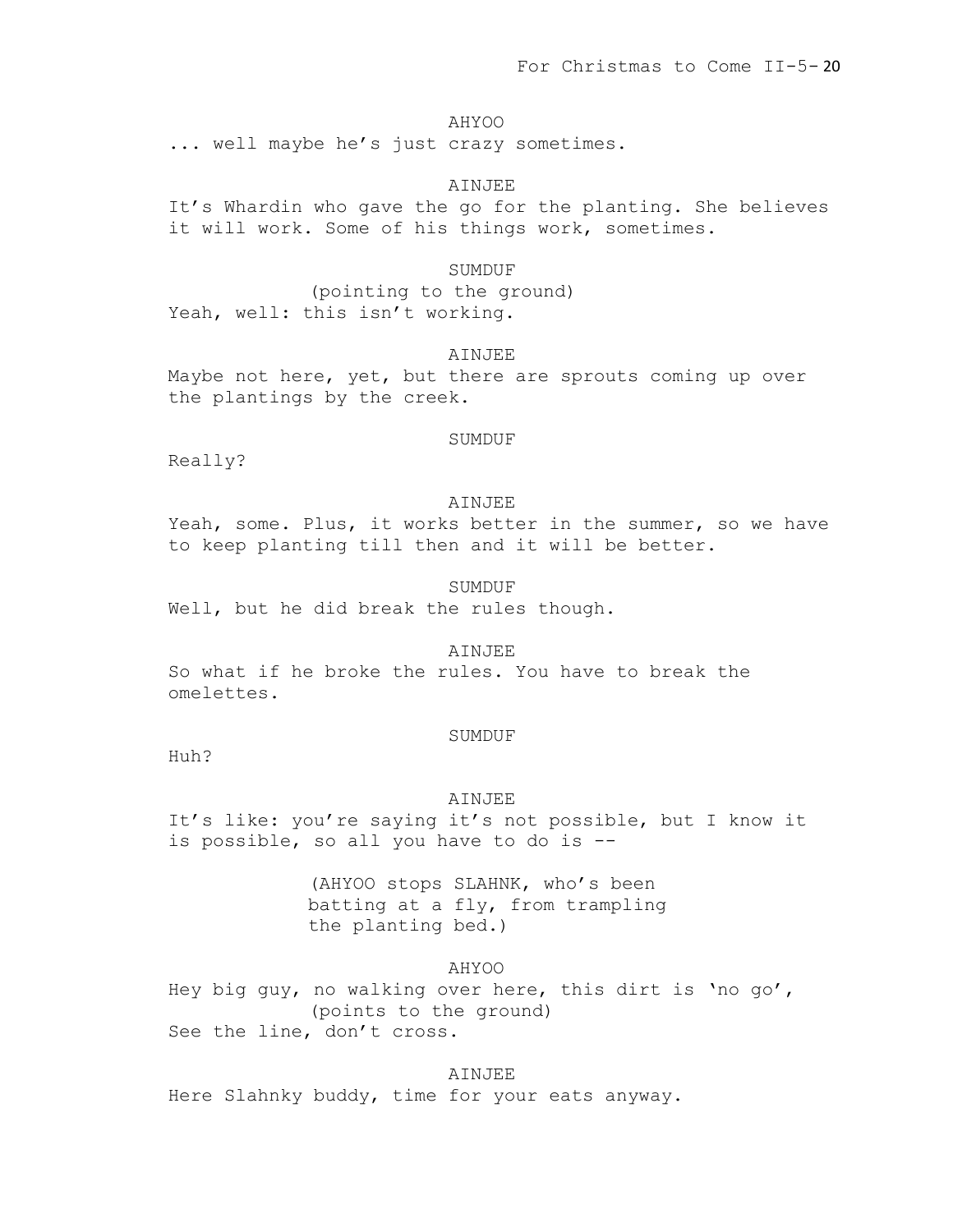SLAHNK No-go. AYHOO That's right, no-go. (AINJEE gives SLAHNK a ration. AHYOO notices something in AINJEE's bag.) SUMDUF Hey is that one of those lookies in there? AINJEE Is Kemdin around? AHYOO He said he was going on the sweep. AINJEE Really? Ha, I'll believe it when I see it. SUMDUF So, is it a lookie or not? AINJEE Yes, it is. AHYOO Can we see it? AINJEE Sure -- here, I'll show you the other planting, I'll prove it's got sprouts, wanna see that? OFFSPRING Yeah / I do / what's she mean again? (AINJEE sits on the ground and ALL but SLAHNK look over her shoulders at the tablet.) AINJEE Here look, I just took this -- just a little while ago.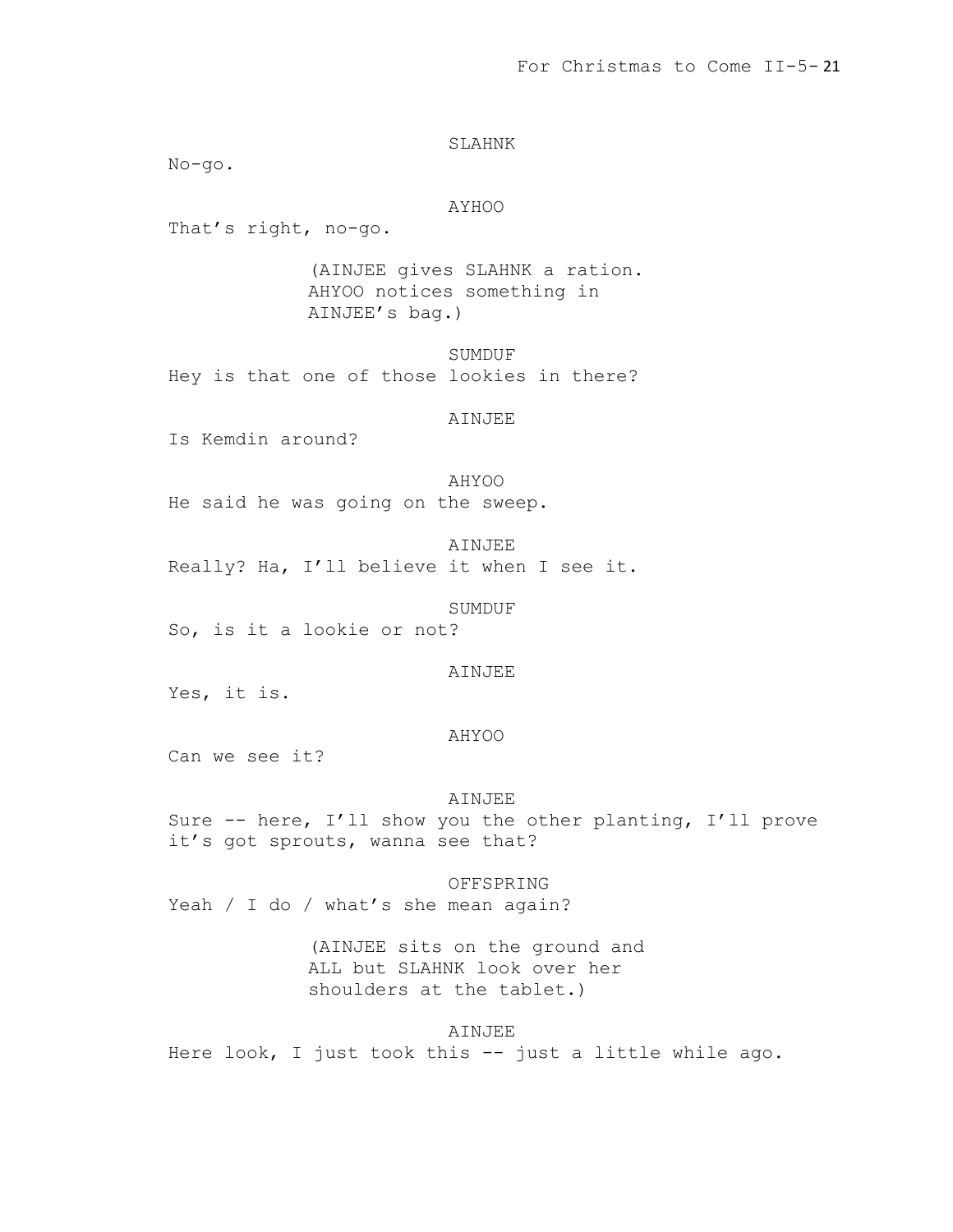(THEY watch a video.)

SUMDUF What are all those extra holes and messed-up dirt piles around?

# AINJEE I don't know how those happened ... but you see the sprouts don't you?

AHYOO Oh listen! Slahnk is singing to the cropes.

# SUMDUF

No he's yelling at them.

AHYOO He should yell at ours, then maybe they'd grow too.

AINJEE Yelling at crops doesn't make them grow.

#### SUMDUF

Well, it can't hurt can it?

(SUMDUF coaxes SLAHNK to the crop area.)

Come on big buddy, do what you did in the lookie.

(SLAHNK stands and looks around.)

# AHYOO

Come on! Like --

(AYHOO imitates what he saw SLAHNK doing in the video. SLAHNK stands amused.)

SUMDUF

No not like that like this: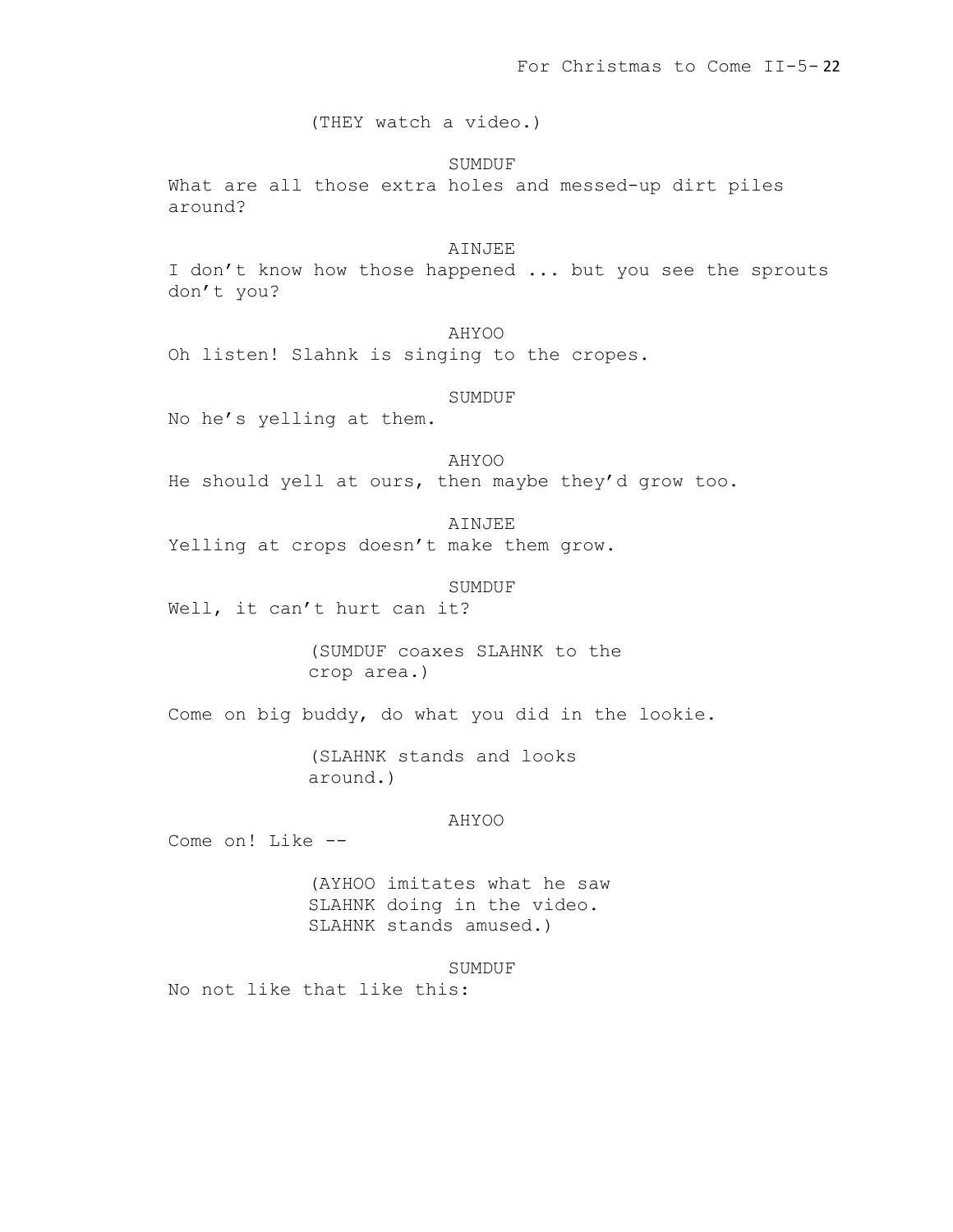(Now SUMDUF models for SLAHNK. Soon OTHER OFFSPRING join in and finally get SLAHNK to join them singing/yelling at the ground.)

#### AINJEE

Now who's crazy? You guys are the crazy ones. You're acting like a bunch of Ferals.

# SUMDUF

You're a Feral.

(AINJEE gives SUMDUF a funny look. SHE then holds up a lookie.)

AINJEE

Here, I've got a few more, want to see how it really works?

### AHYOO

I do, let me.

# AINJEE

Careful with them, There aren't many more where these ones came from. Be gentle.

> (AINJEE passes out her tablets. SOME share if needed. SLAHNK looks on with AINJEE.)

# EFFEX

Perhaps this would be a good time to explain the reason young Ahyoo over here was recently in defensive of Ainjee's father's -- crazyitude. It was due to Dajee being his father as well. They are half siblings. You see, it was uncommon for anyone to have many full sisters or brothers. For you see Copians were quite promiscuous, mainly for genetic reasons.

# (clears throat)

Nomenclature due to this facet of their mating practices was also somewhat fascinating, in that the child's laterpart of their name was taken from the opposite gendered parent of the child. Only one new syllable per name was allowed, where convenient. Sometimes second syllables weren't bothered with, for various reasons.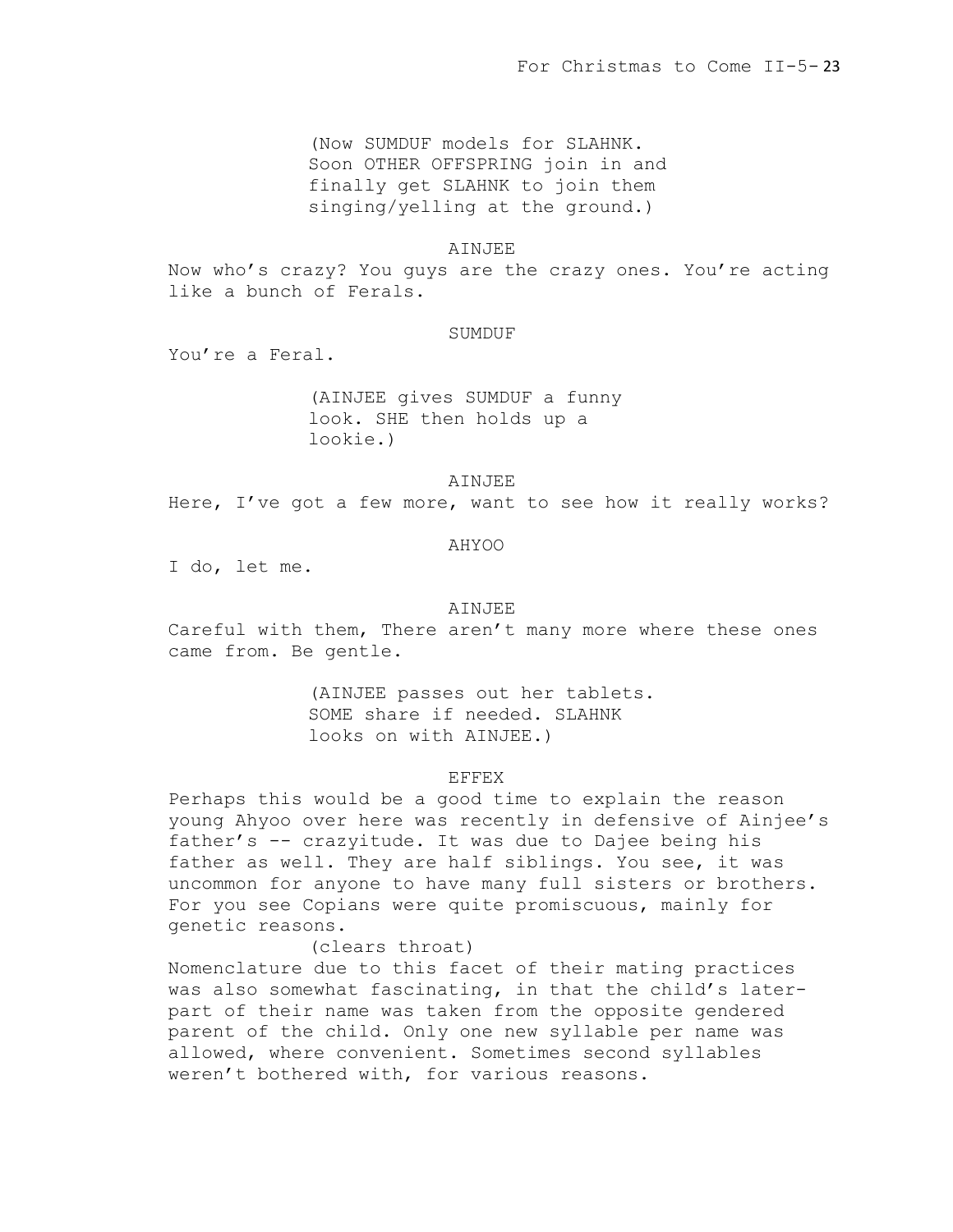(EFFEX moves to indicate AINJEE, then SUMDUF, then SLAHNK.)

Hence Dajee's daughter was Ainjee, and Shaduf's son was Sumduf. And Slahnk, was merely Slahnk, for no one knew who his mother was, as he came from a tribe which soon after went off and disappeared, never to be heard from again.

> (EFFEX produces a remote control and clicks it at the upstage ceiling.)

Now, as you'll see, we shall begin to discover some quite interesting phenomena from this genealogy chart. (click) From this genealogy, (click) From this -- Oh drat, this was working earlier, or, was it

working in another dimension? ... I'd better go see what the matter is. Won't be a moment.

(EFFEX exits.)

### **SUMDUF**

These people on here! They're so -- not dirty!

AYHOO

They talk funny. Why do they talk so slow like that?

## SUMDUF

They talk stupid.

#### AINJEE

That's just how the people used to talk back then.

(KEMDIN enters.)

KEMDIN

Those don't look like you should have those.

SUMDUF

See  $-$ - this is why we didn't tell you about them!

# AINJEE

It's just looking and listening, it doesn't waste any grits really.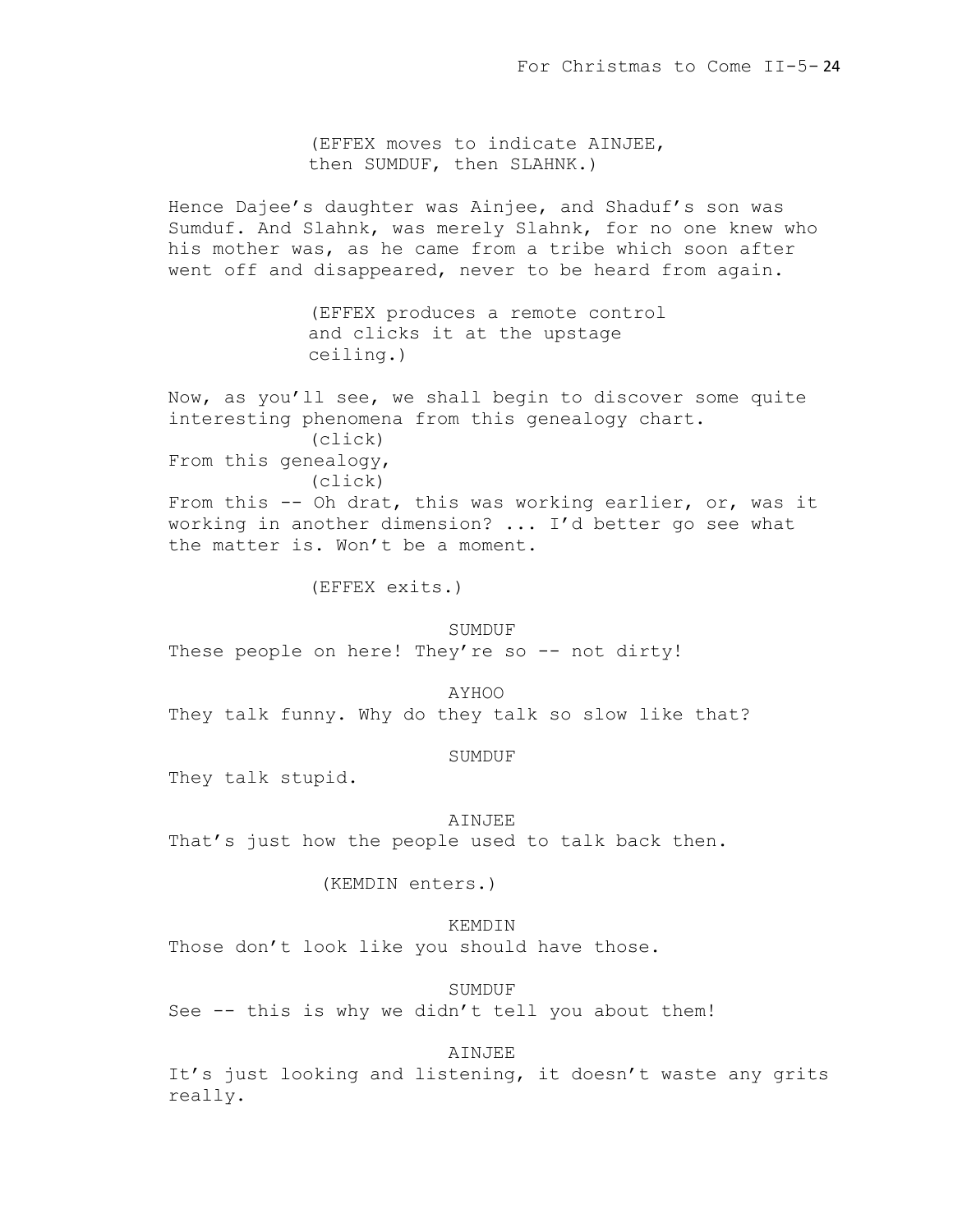KEMDIN Have you reported them to the Chief Mother?

AINJEE

No, obviously.

KEMDIN

Then I have to.

AINJEE

(giving a stern look.) Well, then you have to then.

KEMDIN

Well, just, um ... uh --

AINJEE

Just let me know if I'm wasting anyone's grits, okay.

KEMDIN

Um, yeah, I'll let you know.

AINJEE

Thanks. So, heard you were going on the sweep today, what happened with that, lose your nerve?

(SOME giggle at this.)

KEMDIN No, I, um. I came back to protect you all.

AINJEE

Oh, thanks.

SUMDUF

No you didn't, they wouldn't let you go.

KEMDIN

They did send me back to protect everyone. The Ferals have been venturing closer, and what if they were thinking about sweeping us maybe?

AYHOO

They wouldn't do that, they don't like our stuff, only Old Doovee's stuff.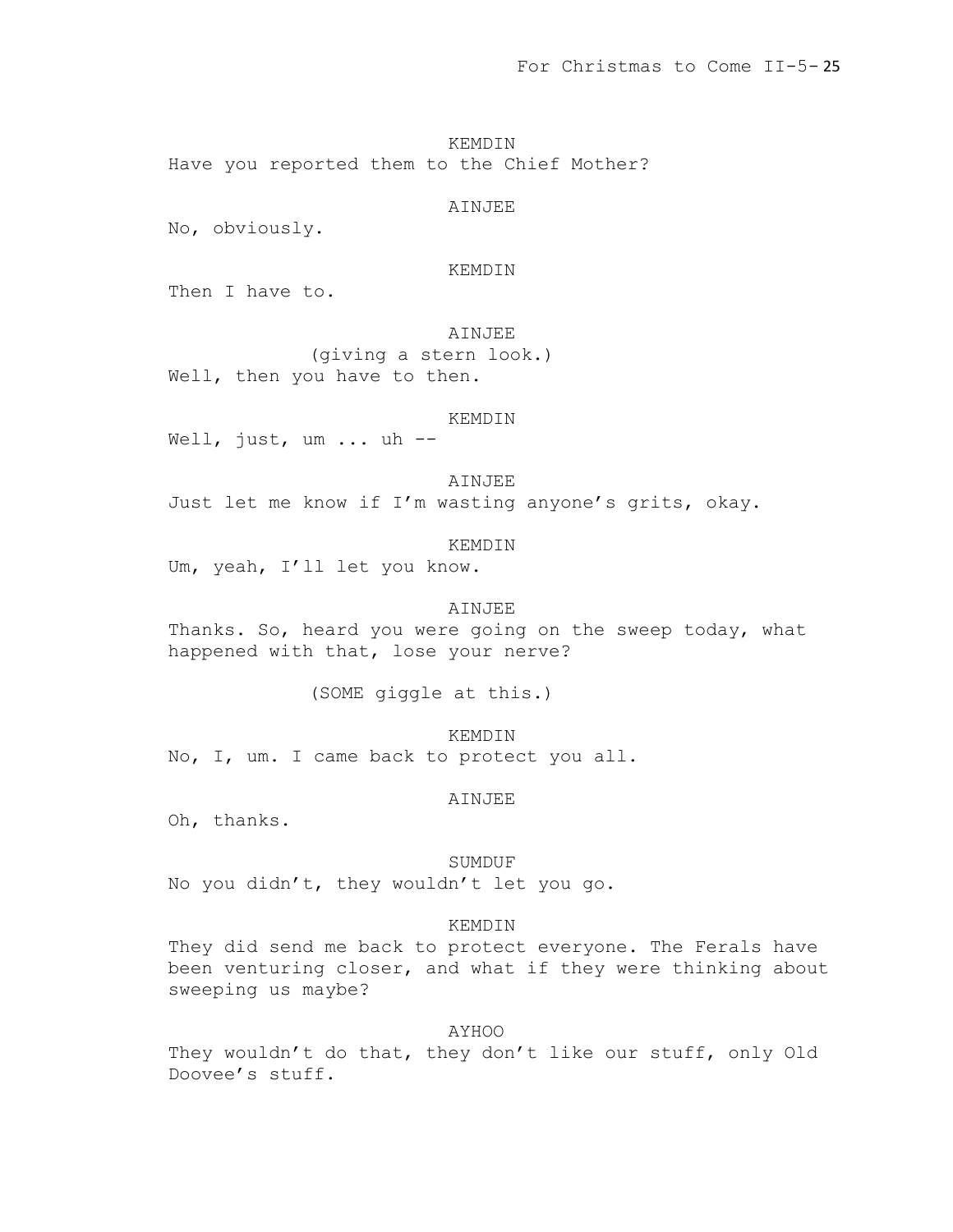### KEMDIN

They would! They'll come in the night, and sweep you right up, and take you back to their stronghold -- right through the traps. That's where the Antediluvian will keep you, always, like all the other things he keeps for himself!

# AINJEE

Kemdin you're full of it.

# KEMDIN

Ha, it's your Dad who's full of it though, waste any grits on celebrations in his cage lately?

### AINJEE

Ha, ha. He's fine. But he was talking about a new one he's found that wouldn't waste any grits. In fact, it's meant to double our grits, even without any extra rations or reserves, if we can do it right.

### KEMDIN

Double our grits, what do you mean, and without rations too?

> (The word 'presents' to be always pronounced, incorrectly, with the accent on 'ents'.)

### AINJEE

Yup, and there are presents.

## KEMDIN

What are presents?

#### AINJEE

Gifts, like you get things from other people and from the Santa Claus.

### AHYOO

Like you get rations?

#### SUM-DUF

Wait, who is the Santa Claws?

AHYOO

Sounds scary.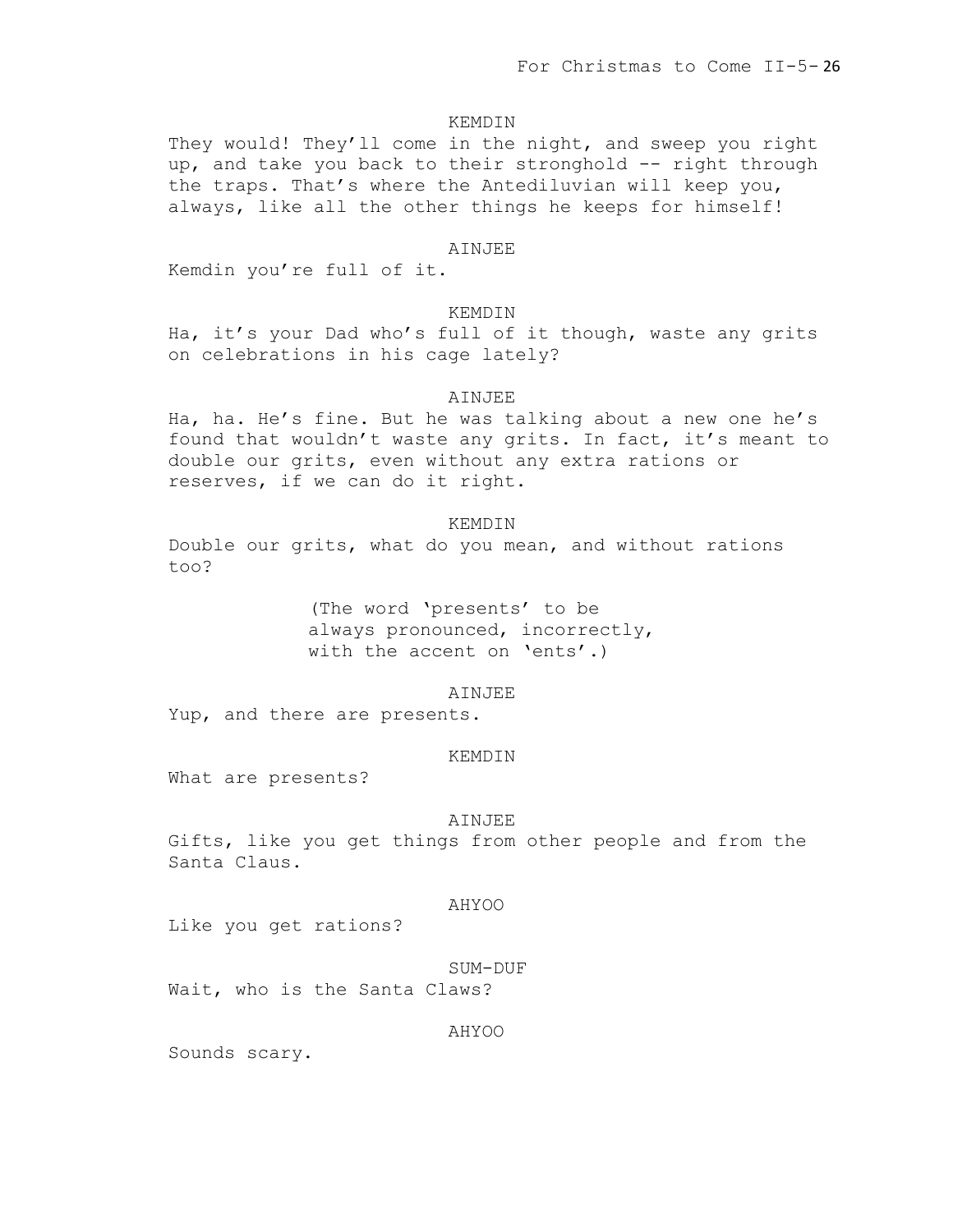# SUMDUF

Sound awesome, rawr!

# AINJEE

Well, you get rations anyway -- this is like, something just for fun. We'd just have to do it without more rations. There's a way we could do it without wasting grits.

### AYHOO

Do what?

### AINJEE

You know, Christmas things, just we do it our way.

## SUMDUF

If we have to do it so that we do it without doing it different than how we do it our way, how's it any different, like how's it different than just regular times doing things?

# AINJEE

Well, maybe ... like most of the things you make the holiday with are just things that don't mean anything, so, as long as we stick to those things it should be okay. Like you do things just for fun.

### KEMDIN

Just for fun?!

### **AINJEE**

Yes, the presents are fun, and the pageant.

#### KEMDIN

Does the pageant waste grits?

### AINJEE

Not really, you just stand around in these clothes, and someone talks, and some people kiss, and it really doesn't waste anything.

#### AYHOO

Why do they kiss?

### AINJEE

Because they're under the mistletoe.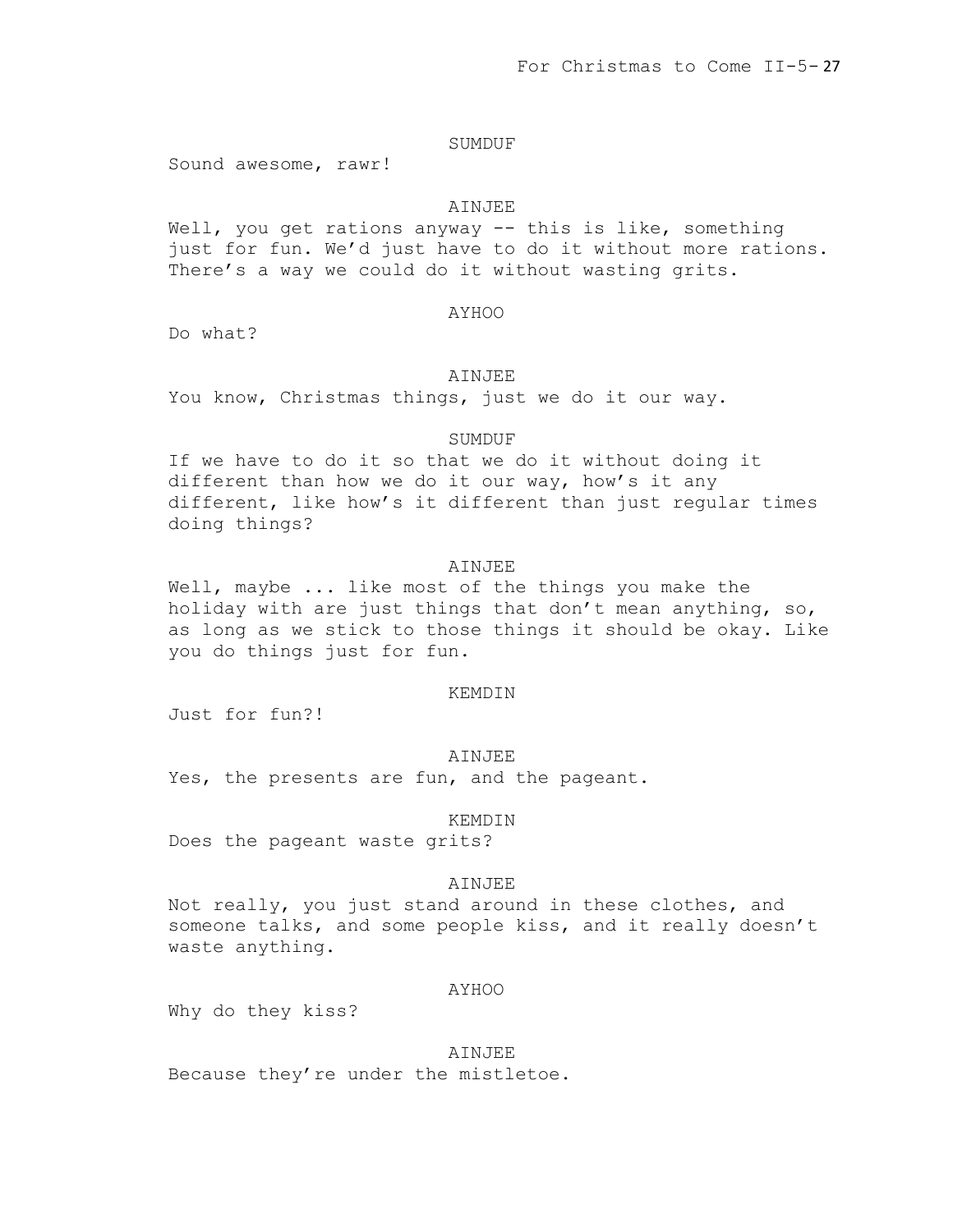SUMDUF Missile, like an arrow? Like a toe arrow?

AINJEE

No, like a plant.

(AHYOO does a floppy toe-led 'tour jete' like jump.)

AYHOO

Missile toe!

### AINJEE

No, that's not it.

(SUMDUF laughs and copies. THEY keep jumping about like this.)

SUMDUF

Missile toe! Hey who wants to kiss under my missile toe?

KEMDIN Hey, that's like dancing, that's wastes grits! Stop!

AYHOO

That's dangerous to kiss under a missile toe, what if you get kicked in the face?

AINJEE

No that's not, it's, just, hey, stop!

(THEY ALL stop but giggle.)

Just, if we're going to do this -- we only have like a few days. According to the day counter, we have to do it on this one day, and then on the next day, the miracles happen, and so that's why you do it.

KEMDIN

What's a miracle?

# AINJEE

Um ... well, we won't know until we do it. But it's good, it's really -- you guys, there's tons of records in the lookies, it'll work, we just have to try. I mean, why do you even think people always used to do it? They wouldn't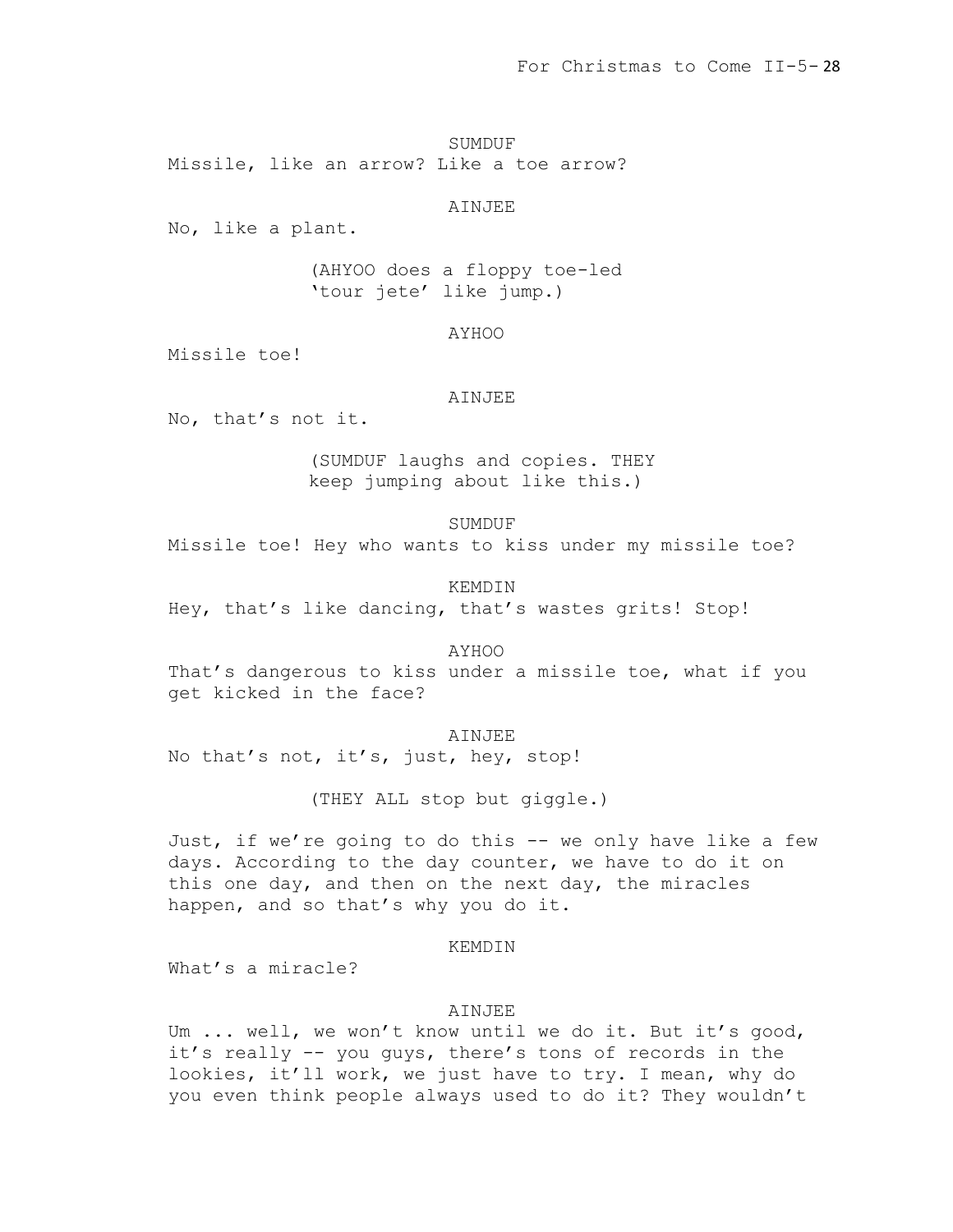have had the celebration if it didn't work. Why do you think we do all the things we do, cause they're good for us? Right?

> (No one has a rebuttal to this, KEMDIN thinks he might have one, but then loses the thought.)

### AHYOO

So, then we should try?

#### AINJEE

Yes, and, one more thing, I almost forgot -- you have to believe in Christmas.

### SUMDUF

Believe? How do you do that?

### AINJEE

Oh it's easy you just do. It's like you pretend. It's easy.

AHYOO

So, you believe but it's pretend so it's not real?

### **AINJEE**

### (thinks a bit)

Yes, and that's why it's okay that we're going to try it out -- cause it doesn't waste any grits, and it's not real. Just here, it's all in the lookies.

### SUMDUF

That's all you gotta do and you get double grits? I say let's do it!

> (ALL begin to look and listen to the lookies. SOME have ear-buds that SOME fight over. If the tech exists, have AINJEE show them more about Christmas on a projection. Otherwise, ALL simply looking and listening to the lookies is fine. **3. For Christmas to Come.)**

FOR CHRISTMAS TO COME, WE'LL NEED SOME MISSLETOE, WE'LL NEED A SANTA CLAUS AND SNOWS.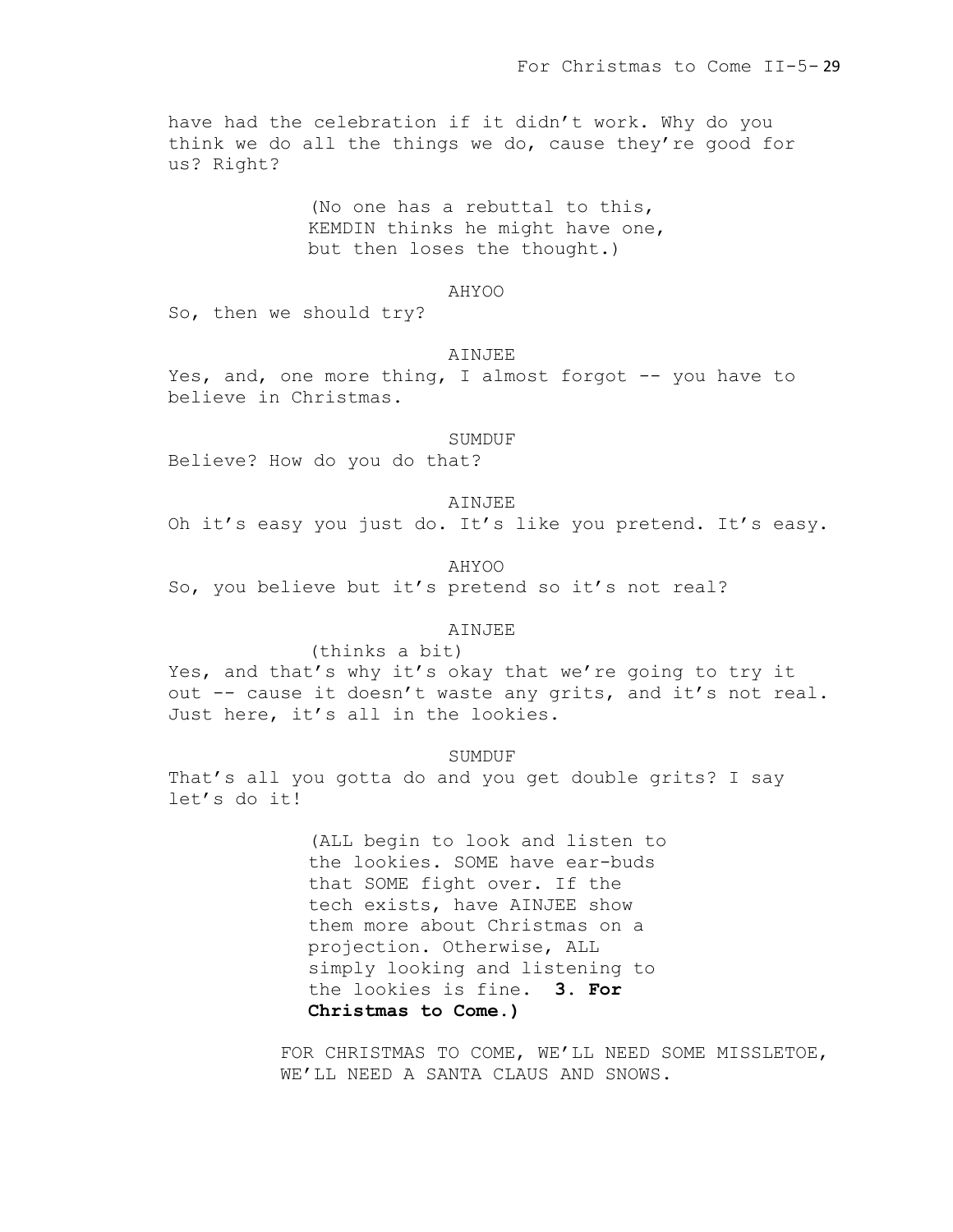(SUMDUF points to his lookie.)

SUMDUF YOU GOT TO SUCK A SUGAR PLUM.

# AINJEE

Uh...

# AHYOO

YOU GOTTA BANG IT ON A DRUM!

# AINJEE

AND FOR CHRI-STA-MAS TO COME, YOU GOTTA BELIEVE JUST A LITTLE BIT, JUST A LITTLE BIT, JUST AN ITTY BITTY LITTLE BIT. WON'T YOU HELP ME BRING BACK CHRISTMAS TIME?

(AINJEE walks around instructing and correcting lookie usage.)

YES, FOR XMAS TO COME: WE'LL NEED SOME PRETTY THINGS, SOME CALLING BIRDS, FRENCH HENS AND TURTLE DOVES AND --

#### SLAHNK

FIVE GOLD RINGS!

### AINJEE

Yes, Slahnk those too.

AND GOOD TIDINGS AND GOOD CHEER,

### SUMDUF

(listening to earbud) AND SOME PUNCH WITH EVERCLEAR.

### KEMDIN

What's that?

#### SUMDUF

I dunno.

# AINJEE

AND FOR CHRISTMAS TO APPEAR, YOU GOTTA BELIEVE JUST A LITTLE BIT, JUST A LITTLE BIT, JUST AN ITTY BITTY LITTLE BIT. WON'T YOU HELP ME BRING BACK CHRISTMAS,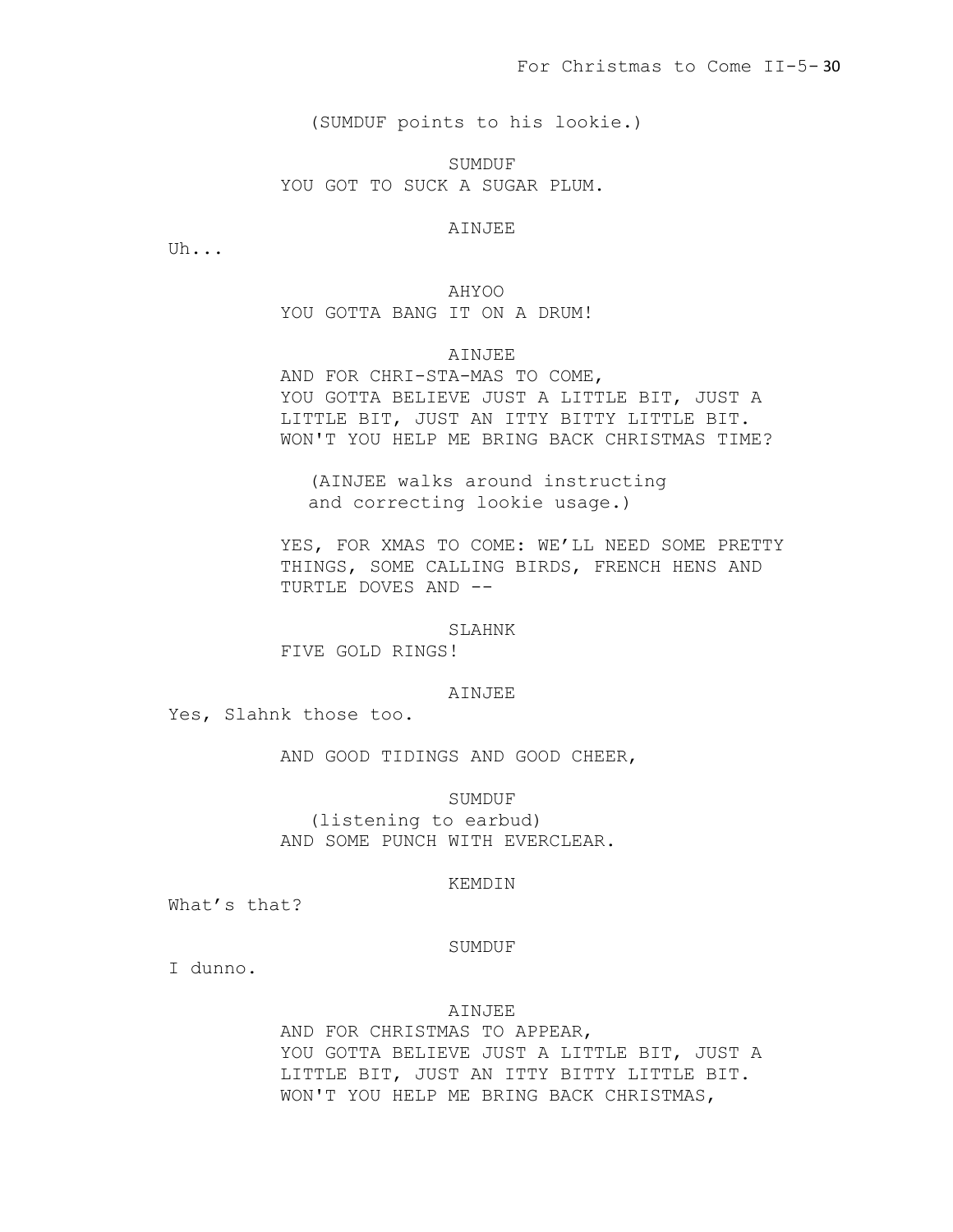SO WE CAN SEE?

## KEMDIN

See what?

#### AINJEE

I'M NOT EXACTLY SURE, BUT AREN'T YOU CURIOUS?

# AHYOO

YES, I'M CURIOUS! AND FOR XMAS TO SPRING, WE'LL FILL STOCKINGS WITH LOTS OF CLEMENTINES, WE'LL SEE A STAR OF BETHLEHEM THAT SHINES IN THE SKY, WAY UP HIGH! AND WE'LL DO SOME CHRISTMAS PRESENT WRAPPING.

AINJEE

Well actually about that --

SUMDUF

WHILE I'M ON THE SOFA NAPPING.

### AINJEE

NO, SUMDUF, FOR CHRISTMAS TO HAPPEN, YOU GOT TO GIVE IT A TRY ONCE EVERY YEAR, AND IF WE PULL IT OFF IN FULL, WE'LL MAKE A MIRACLE, A MARVELOUS-MYSTERIOUS MIRACLE. SO, WON'T YOU HELP TO BRING BACK CHRISTMUH --

# SUMDUF

DON'T YOU KNOW I SAID FOR CHRISTMAS TO MATERIALIZE, EVERYBODY'S GONNA HAVE TO REALIZE, THAT YOU GOTTA BELIEVE! ...

In um, what was that again Ainjee? I forgot.

AINJEE IN THE BIRTH OF THE BABY GOD JESUS.

AHYOO

OOO! AND CRACKERS AND MEATS AND CHEESES!

# ALL

MMM... CHEESES.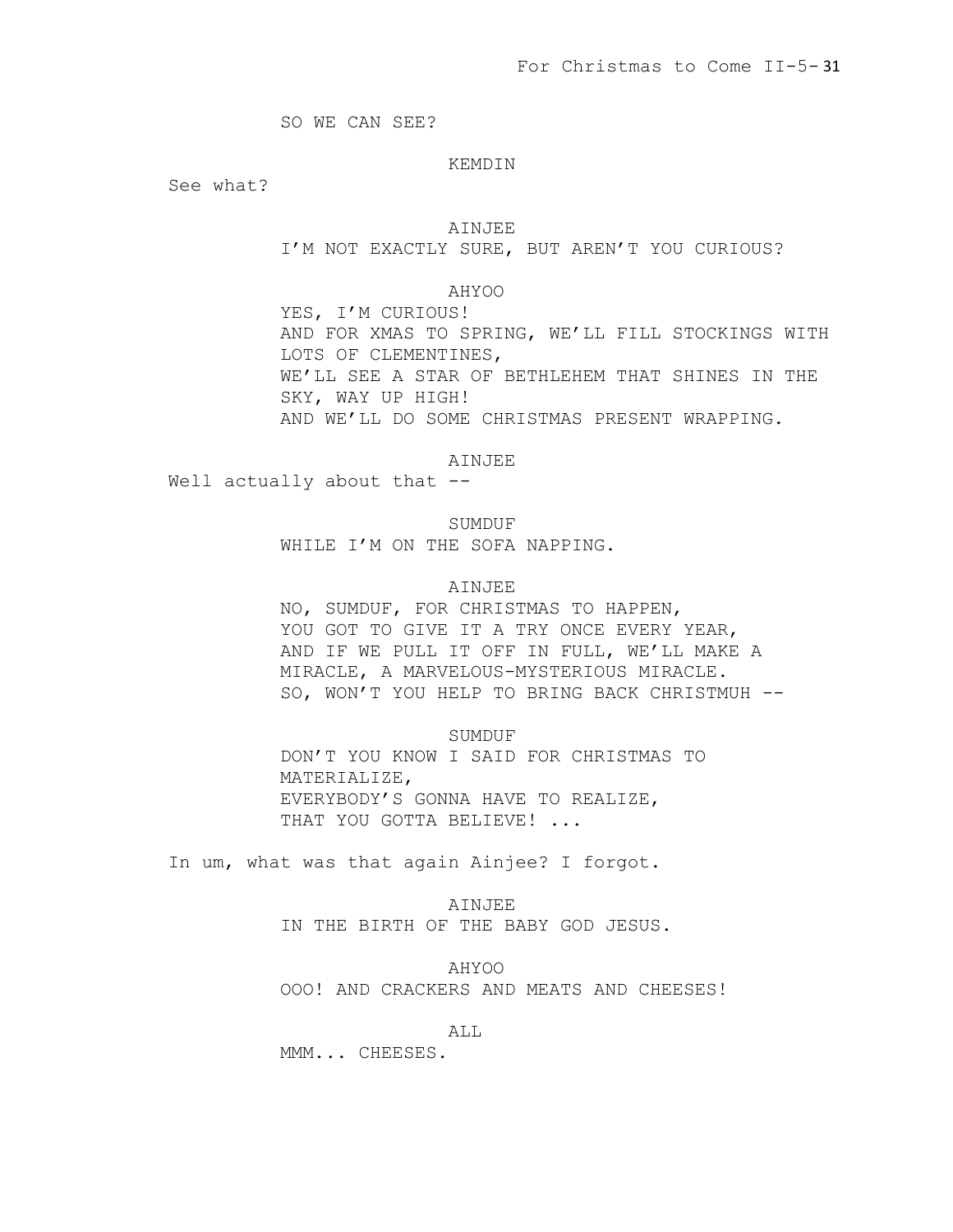AINJEE WE'LL PUT UP LIGHTS WHERE WE LIVE.

SUMDUF WE'LL PUT UP AN ANNOYING RELATIVE!

AHYOO

AND PRESENTS TO GIVE!

AINJEE

WON'T YOU HELP ME BRING BACK CHRISTMAS TIME?

AHYOO

YES, LET'S DO IT LET'S EVERYBODY DO IT,

ALL

LET'S HELP AINJEE BRING BACK CHRISTMAS TIME!

# AYHOO

Oh! Yes, let's everyone! Oh Kemdin, please don't tell Whardin about this -- please?

SUMDUF

We won't get in trouble -- only if you blab again.

(KEMDIN stands importantly.)

# KEMDIN

Okay, I've decided, we can have this Christmas, as long as we cut the parts that need extra rations, and as long as it's not wasting any grits, and it for sure is just only once a year.

# OFFSPRING

Yay! / Awesome Kemdin! / I knew you'd be cool this time!

# KEMDIN

And as long as we can figure out a way to make it right with Whardin.

(ALL are not as cheery anymore.)

Ainjee, how do you think we can do that?

# AINJEE

Well ... I think Dajee had an idea about that.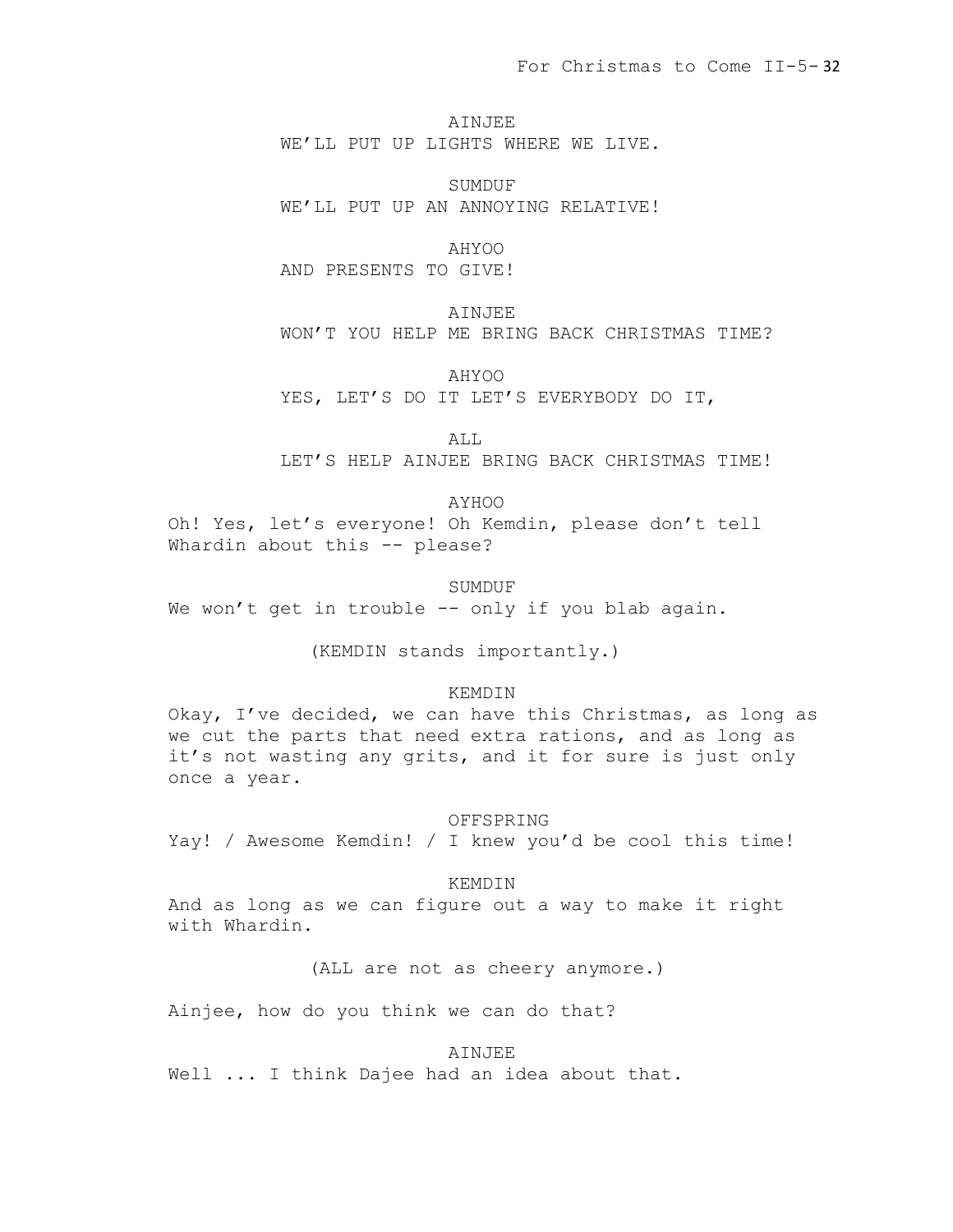AHYOO

Yeah, let's go ask Dajee!

SUMDUF Yeah! It was his idea, he'll know all about it!

AINJEE

Well, but, just --

SLAHNK

Dajee!

(SLAHNK starts a parade of OFFSPRING.)

AINJEE

Hey!

KEMDIN

Guess we're going to see Dajee.

AINJEE Alright, but -- give me back the lookies guys, guys!

> (AINJEE collects some lookies from the parade. She drops one though, before ALL exit. EFFEX then comes back.)

> > EFFEX

Where is everyone? Oh, fiddle-chips, did I miss the title song? That's my favorite song! Oh well, I suppose I'll see it in one of the other dimensions ... Ah: here come the Ferals, right on time.

> (In come FERALS, including AHAHHA. THEY do an elaborate dance with grunting, in which they dig at the crops. At the end, THEY fertilize the crops. Then AINJEE, PEEZEE, and AHYOO return.)

AHYOO I just -- I was sure I gave it to you!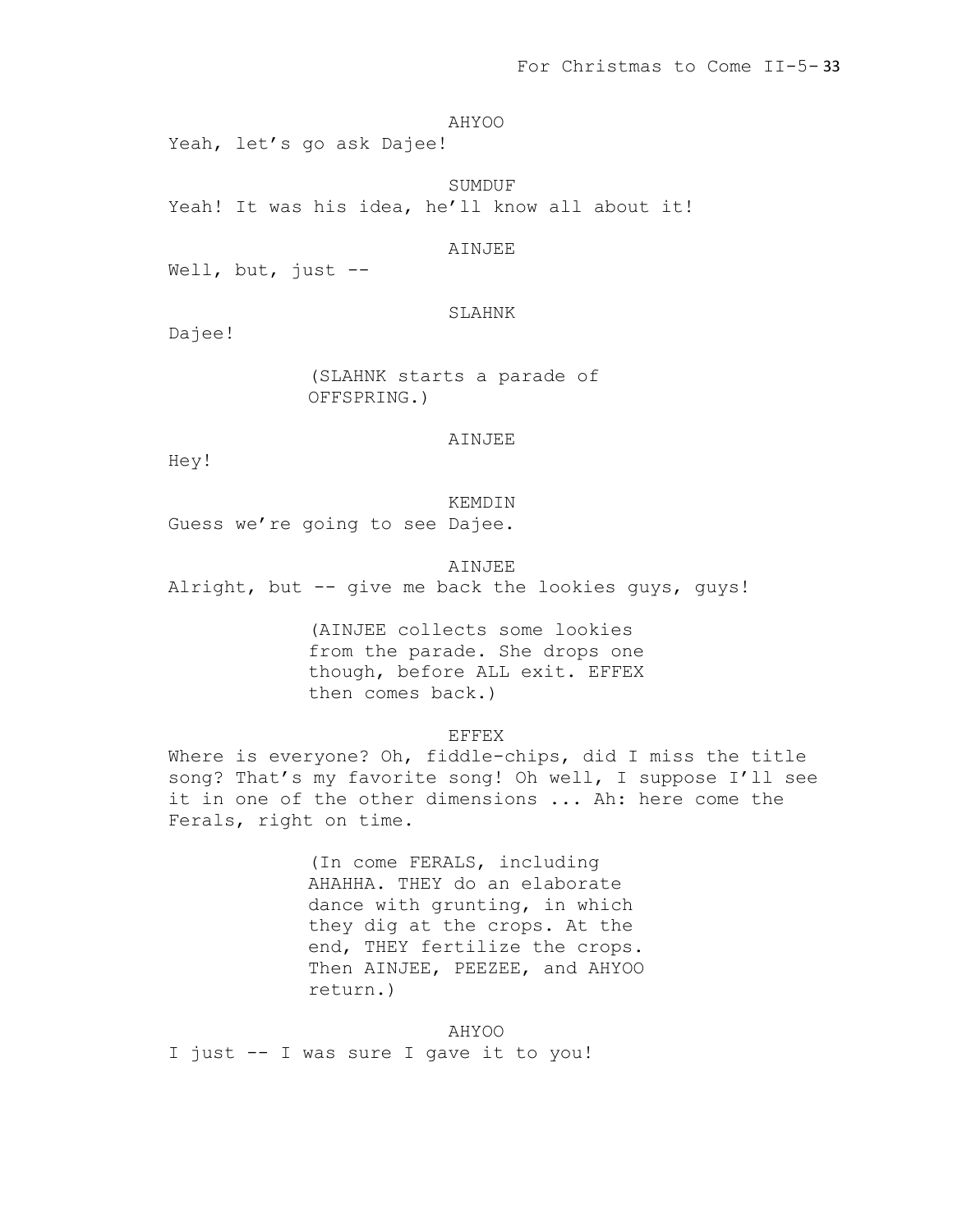# AINJEE

Just help me find it, if it's broken I swear I'm going to - - Shh -- Ferals!

AHYOO What are they doing? ... There's a lot of them.

# AINJEE

Hey! Get away from there!

(AHYOO tugs on AINJEE.)

# AHYOO

Ainj -- ee!

# AINJEE

Just come on!

(AINJEE and AHYOO yell, flail, and throw things at the FERALS, who scatter. AHAHHA howls, obscured by scenery or offstage, as she is hit by something, trips and injures herself.)

# AHYOO

Whoa you got one!

# AINJEE

What!

# AHYOO

Oh my gosh, its bleeding!

# (AHAHHA howls and whimpers.)

# AINJEE

Oh no!

# AHYOO

What should we do?

AINJEE

I don't know!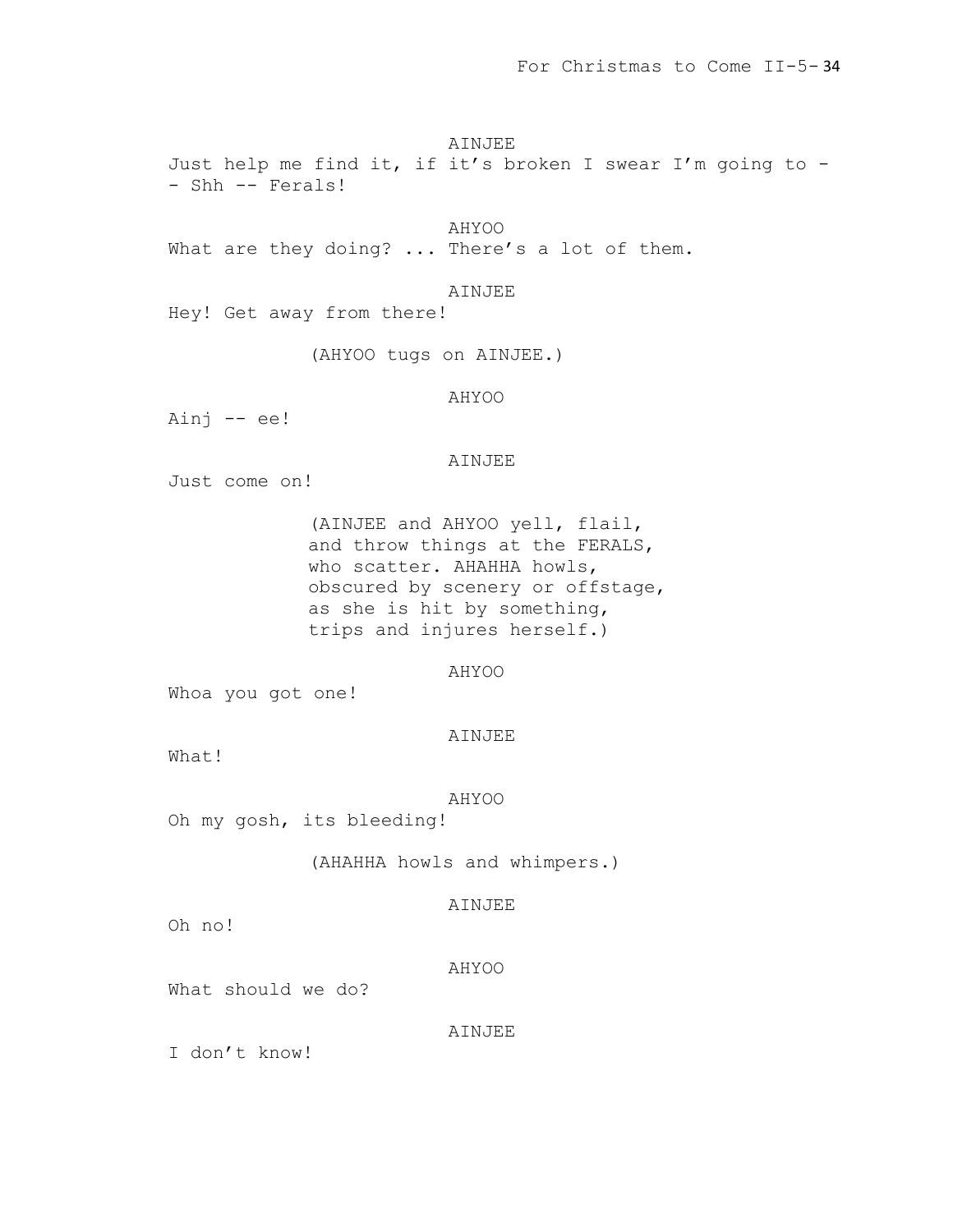AHYOO Oh my gosh, it's bleeding so much blood!

AINJEE

We have to help it!

### AHYOO

What! Are you crazy!

# AINJEE

They're coming back!

(AHYOO and AINJEE scream and retreat a bit. FERALS come to collect AHAHHA, who hobbles on her good leg.)

Wait, they're coming back  $-$  for her ... they've got her, oh good.

(FERALS exit.)

### AHYOO

Yeah ... wow.

### AINJEE

She'll be alright won't she?

#### AHYOO

I dunno, I thought her leg was gonna fall off.

# AINJEE

Oh -- I, I just, I didn't mean it, I, I, I just wanted to scare them off.

### AHYOO

I know, I mean, you sure did! ... I thought you were real brave though.

### AINJEE

I just -- hey what in the ...